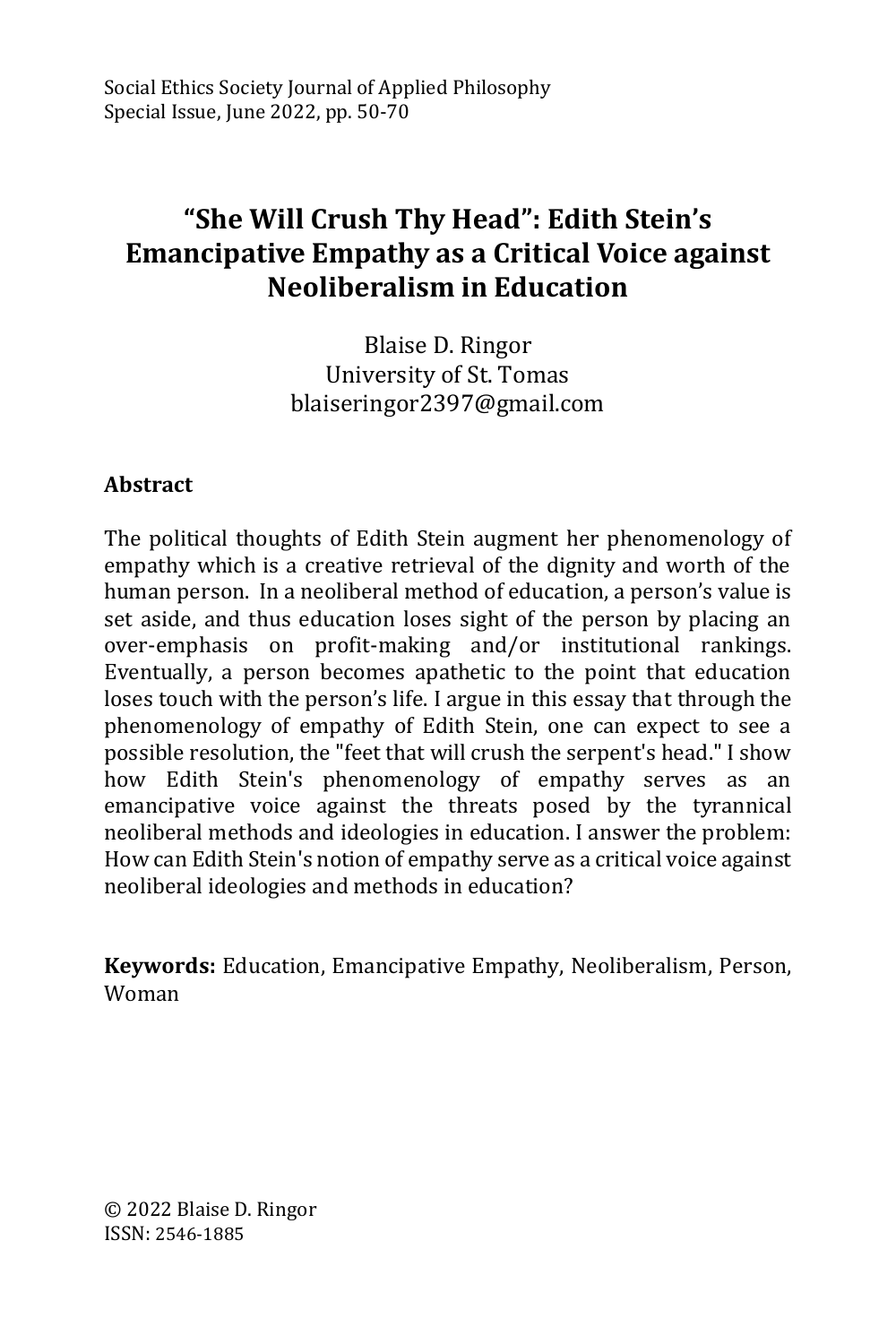### **Introduction**

-

In the hostile<sup>1</sup> neoliberal trend, education is one of the most susceptible victims. Elitist education is one of the results of this process, which has been accelerated by the corporatization of educational institutions. To prioritize profit above the human being is a war cry that encapsulates this movement born out of capitalism. Education's objective is to monetize education exponentially through its commodification. Education is, in fact, being weaponized to serve as an enabler of capitalism. For example, rankings mislead many instructors to the truth<sup>2</sup> and coerce them into conforming without criticism for the sake of monetary benefit. This reality is devastating because educational institutions progressively devolve into usurpers and manipulators of truth rather than leaders and martyrs of it.<sup>3</sup> Once education gets commodified, truth is compromised, and in turn, it becomes susceptible. Henry Giroux expressed this disgust on neoliberalism by saying:

> Beholden to corporate interests, career building, and the insular discourses that accompany specialized scholarship, too many academics have become overly comfortable with the corporatization of the university and the new regimes of neoliberal governance. Chasing after grants, promotions, and conventional research outlets, many academics have retreated from larger

<sup>1</sup> This hostility takes form when the *extreme application* of ideology extends itself even at the cost of violation of the dignity of the human person.

<sup>2</sup> I take truth as something that is anchored to the *absolute truth* verified by facts and evidence. In any case, it does not stop simply with *epistemological truth* but must ultimately transcend to the metaphysical truth. In that way, education will not simply serve that which is *sensible* but also it will ground its intention of forming the minds to that which is eternal and *immutable*. This is the same truth that Stein expresses as "truth which prompts the searching human spirit into endless pursuit." Edith Stein, On *the Problem of Empathy,* trans. Waltraut Stein (Washington D.C., U.S.A.: ICS Publications, 1989), 47.

<sup>3</sup> Cf. Michael A. Peters, "Neoliberalism as Political Discourse: The Political Arithmetic of *Homo Oeconomicus*" in *The Impacts of Neoliberal Discourse and Language in Education: Critical Perspectives on a Rhetoric of Quality, Well-Being, and Justice*, ed. Mitja Sardoc (New York, U.S.A.: Routledge, 2021), 70. He argues here that educational institutions are either subscribing to the idea of *Public Choice Theory* or are being compelled to adhere to that kind of move with the vision of *taking profits* via commodification of education.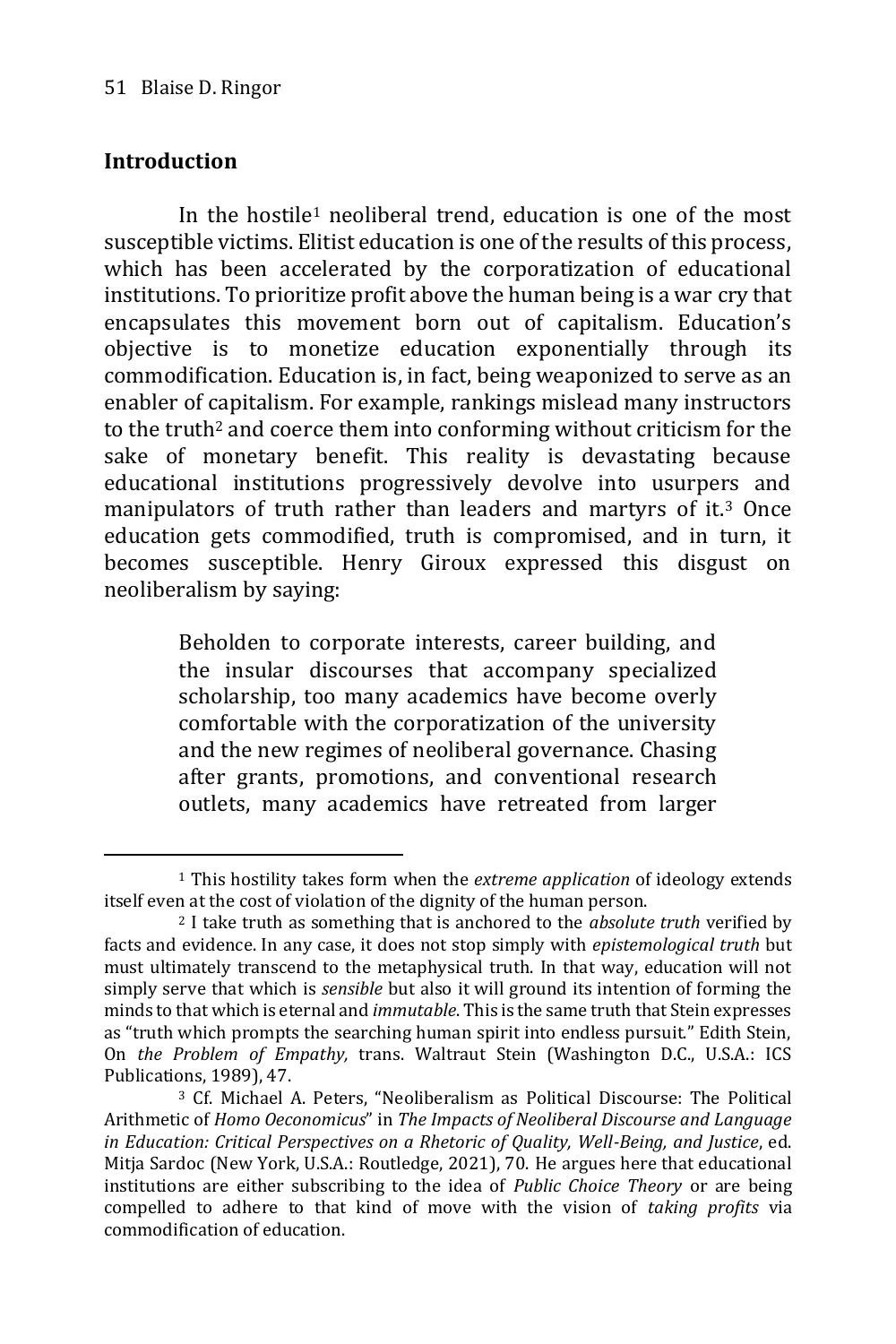public debates and refused to address urgent social problems. Assuming the role of the disinterested academic or the clever faculty star on the make, endlessly chasing theory for its own sake, these socalled academic entrepreneurs simply reinforce the public's perception that they have become largely irrelevant. Incapable, if not unwilling, to defend the university as a crucial site for learning how to think critically and act with civic courage, many academics have disappeared into a disciplinary apparatus that views the university not as a place to think but as a place to prepare students to be competitive in the global marketplace.<sup>4</sup>

As a result, education's critical voice is being choked as neoliberalism consolidates its hold on this institutional pillar of society. Hegemony is enabled through standardization, ranking, and the elimination of superfluous activities. Consequently, they lose sight of what education is all about: guiding students toward *truth* rather than being too concerned with certification requirements alone. To consider learners as individuals, not as assets or customers whose monetary payment must be accompanied by a product, in this instance, it comes in the form of a certificate or a diploma. Hence, indifference becomes socially acceptable, impeding the critical experience of becoming necessary for genuine learning. This is predictable in an era where metrics have become the gold standard for determining academic excellence, to the point that they have substituted the individual's worth. Contrary to expectations, the more quantifiable the academic quality, the more impoverished and infantile it becomes. In education, neoliberalism usurps the dignity that education and individuals should possess. It misses the educational opportunity to teach the individual how to be a human being. The numerical figures it displays are comparable to the serpent's<sup>5</sup> head, which must be severed due to its

<sup>4</sup> Henry A. Giroux, *Higher Education After Neoliberalism*, (Chicago, Illinois: Haymarket Books, 2014), 17.

<sup>&</sup>lt;sup>5</sup> I refer to the neoliberal ideology in education as the "serpent's head" because it is the one that halts truth to flourish further. Nevertheless, I recognize the fact that some of its instruments—especially measurements— are helpful. Nevertheless, it cannot be taken absolutely and be forced as the sole standard of truth. This symbolism of serpent is taken from the Book of Genesis and was inspired by the Protoevangelium. These two are based on Catholic teachings which strongly influenced Edith Stein.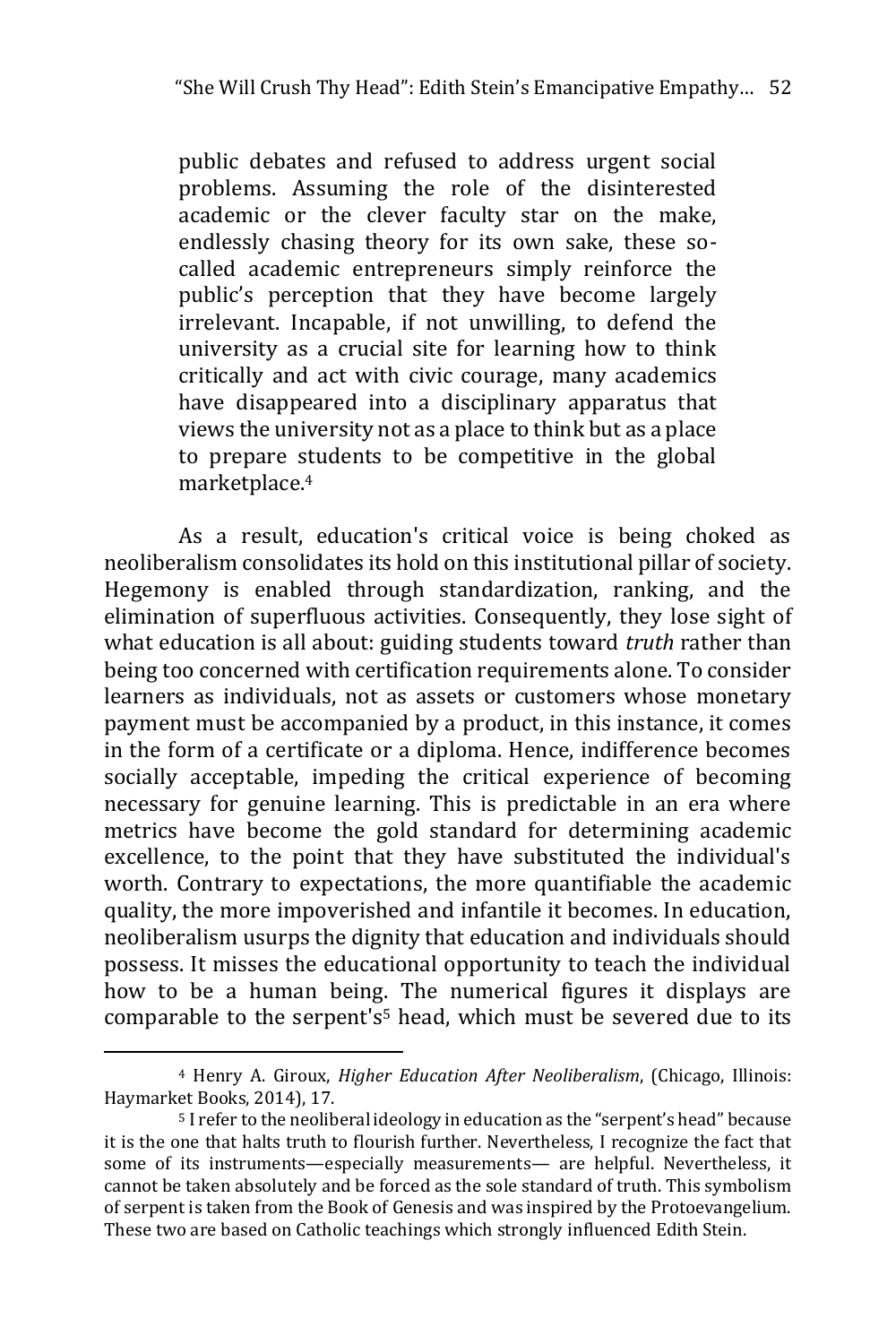-

abundance of deceit and falsehoods. In this perspective, the exaltation of rankings and metrics seems to be the only yardstick for success. This misleading and exploitative weapon should be eliminated—the head of the deceiving serpent—unless one is still not weary of witnessing a dehumanized society controlled by dictators and corrupt people who graduated from respectable and top-ranking institutions.<sup>6</sup>

I argue in this essay that through the philosophy of education of Edith Stein, one can expect to see "the feet that will crush the head of this serpent." Stein's philosophy of education is instructive in critiquing neoliberal principles, as this has a basis on her notion of empathy, which I argue as having an emancipatory character. It is not immediately apparent, however, that her phenomenology of empathy is emancipatory in nature since it is not devoid of reason.<sup>7</sup> Simultaneously, it is important since Stein did not give emotion the upper hand in terms of empathy, rather, she is convinced that empathy should be grounded in reality, that is, on being itself, and with the aid of a realist phenomenology. Additionally, I contend that her notion of a woman is a protest against exploitative systems. I also argue that women are excellent instructors of both the mind and soul. Tyranny is one of the characteristics of neoliberal education, and apathy develops thereafter. Therefore, I argue that Stein's concept of empathy is a crucial voice in this conversation. I am not arguing that neoliberal methodologies are absolutely wrong though; but rather, I argue that the type of system should be criticized, so that it may be implemented and modified with perfect moderation. Without being critical of the methods of neoliberal education and its sympathizers, results would be narrow-mindedness, numbness and deafness to criticism and dialogue*.*

This essay attempts to show how Edith Stein's phenomenology of empathy serves as an emancipative voice against the threats posed by the tyrannical neoliberal methods and ideologies in education. What is unique is that this voice comes from a woman who has experienced tyranny and indifference in her society which even cost her own life. In addition to that, the concept of "emancipative empathy" was never used by the reputable scholars of Stein to date—at least in the English-

<sup>6</sup> Cf. Mitja Sardoc, *The Impacts of Neoliberal Discourse and Language in Education: Critical Perspectives on a Rhetoric of Quality, Well-Being, and Justice*, (New York, U.S.A.: Routledge, 2021).

<sup>7</sup> Edith Stein's phenomenology of empathy is not totally composed of *emotions*  alone. It is infused with reason, consciousness, and subjectivity to name the least. This will be seen on the subsequent section.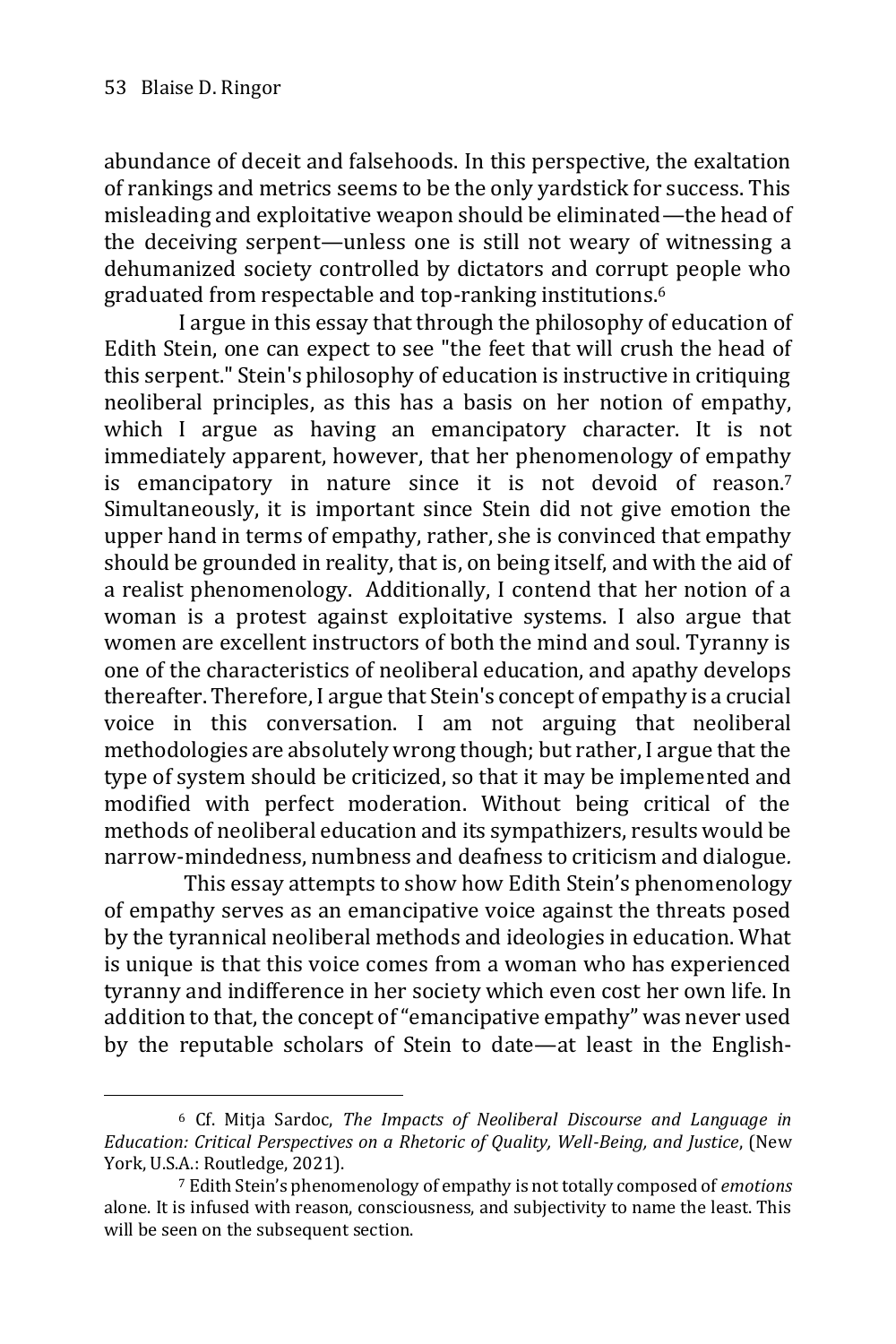speaking world. Nevertheless, I argue that this thought is in her works. This is also a loving struggle to humbly offer fulfillment to this lacuna. Furthermore, there is no work that attempts to show how Stein's notion of empathy is a relevant philosophical contention in the context of neoliberalism in education. This essay, thus, humbly wishes to answer the problem: How can Edith Stein's notion of empathy serve as a critical voice against neoliberal ideologies and methods in education?

To be able to address the aforementioned question, the essay is divided into three parts. First, I present an evaluation of the effects of the neoliberal method in education, specifically the over-reliance on measurable data. I argue that doing so not only depersonalizes the human person but also degrades the dignity of education in its very essence. In effect, education becomes *apathetic*. Second, I show how Stein's notion of empathy is emancipative in character. As such, her thoughts can serve as an effective response and criticism to apathy caused by such neoliberalist methods. Further, I also argue that her concept of a woman is revolutionary against tyranny, which in principle, perfectly complements her thoughts on empathy and politics. Finally, I conclude that Stein's notion of empathy is a critical voice in conducting a dialogue with the neoliberalist methods in education since her concept of empathy retrieves the value of the person and renews the dignity of education.

#### **Neoliberalism in Education**

-

Neoliberalism is not completely wrong in what it contributes to the body of knowledge. For instance, a neoliberalist approach pushes faculty members to maximize their potentiality in terms of research and other aspects that would benefit their careers.<sup>8</sup> The support in terms of budget allocation, time given to complete the research, and additional compensation for faculty members conducting research are things that are worthy of gratitude. To the learners, the effect can be seen when they persevere in terms of achieving a favorable grade and doing exercises that will sharpen their minds, enabling them to become jobworthy. Thus, becoming faithful to its mandate to cherish and bolster, as Adam Smith puts it in the *Wealth of the Nations*. <sup>9</sup> The fundamental

<sup>8</sup> Cf. Henry A. Giroux, *Higher Education After Neoliberalism*, (Chicago, Illinois: Haymarket Books, 2014.

<sup>9</sup> See. Adam Smith, *An Inquiry into the Nature and Causes of The Wealth of Nations*. (USA: Penguin Classics, 1982).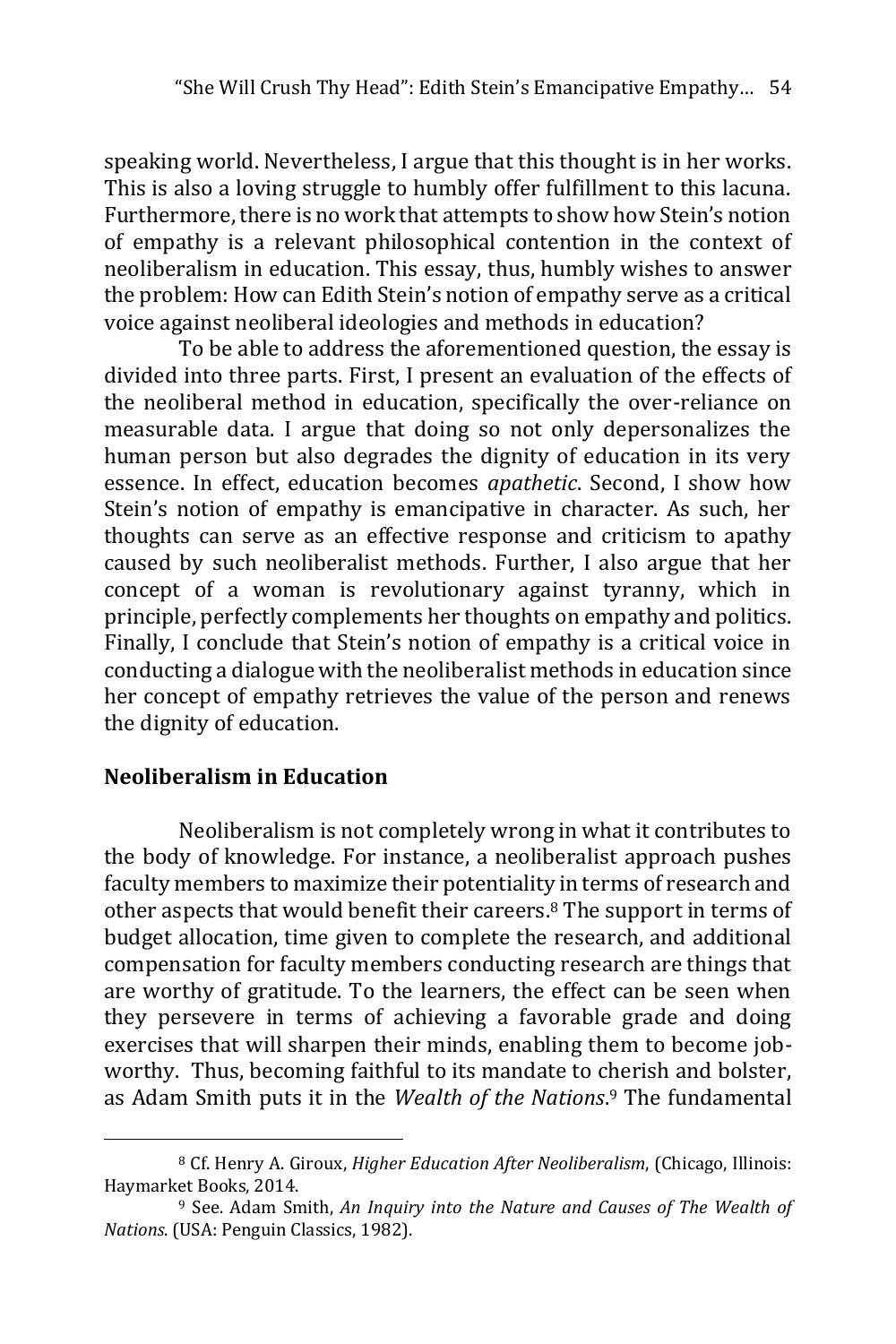concern of Adam Smith here is the material wealth, but "Man shall not live on bread alone…."<sup>10</sup> While all of these are desirable, the ultimate goal of the neoliberal ideology makes it problematic. This can be seen in the following ways: first, faculty research outputs are treated as products of exchange11; most of the students are getting fixated on the idea that the good of learning is solely reflected by achieving the highest grades possible.<sup>12</sup> Second, the neoliberal approach intends to use the person in ways that are beneficial to institutions, given the vision is to gain profits. While it can be said that there are perks and benefits, it all leads to a self-serving purpose: profit and competitiveness. Research is taken as a product to be marketed and an apparatus for measuring qualities. In effect, the researcher might do the research in vain and not in service of truth.<sup>13</sup> Finally, the person, in the eyes of the neoliberal, is devoid of soul. The neoliberal only stresses the value of output over the value of the person.<sup>14</sup> Hence, one should seek the *Wealth of the* 

-

conforming-is-what-schools-need-now/865077.

<sup>10</sup> Mt. 4:4. (NIV).

<sup>&</sup>lt;sup>11</sup> This becomes dangerous if the faculty thinks that the achievement is done in *vain* and not in service of truth. As Stein reminds that "Self-satisfied joy in one's own works is an injustice and a denial of God who initiates every single good work. Souls like these make no progress in perfection. When they no longer find satisfaction in their practices because God is offering them the dry bread of the strong, they become discouraged and are not capable of eating it." Edith Stein, The Science of the Cross, trans. Kosephine Koeppel, O.C.D. (Washington, D.C., U.S.A.: ICS Publications, 2002) 100.

 $12$  Fr. Jesus Jay Miranda, O.P. cited an example where this instance is reflected in our society, he observes that "students have been made to comply with requirements and get good grades. When they do, they get rewarded. Thus, their learning is reduced to being a byproduct of laboring for incentives. The education sector has tolerated this kind of system, as it has kowtowed to the illusion that everything can be objectively measured. Ironically though, this obsession for objectivity also reveals its own prejudice. Its paradigm is brutally frank: you adjust to the requirement." Fr. Jesus Jay Miranda O.P., "Caring, not conforming, is what schools need now," *The Manila Times*, April 2021, 2021, 2021, 2021, 2021, 2021, 2021, 2021, 2021, 2021, 2021, 2021, 2021, 2021, 2021, 2021, 2021, 20 https://www.manilatimes.net/2021/04/18/opinion/columnists/caring-not-

<sup>13</sup> Cf. Henry A. Giroux, *Higher Education After Neoliberalism*, (Chicago, Illinois: Haymarket Books, 2014).

<sup>14</sup> During the presentation of this paper one of the questions that was raised was: "whether there can be no truth coming from a neoliberalist perspective or at least can numbers not be relevant at all?" I answered that the neoliberal approach can still help us reach the truth but only partially, since their approach, method, and intention are leaning toward profit. In this sense, one simply stops on what is merely sensible, whereas *truth* is not limited within the bounds of materiality and measurability alone. It should *form* the *person* and emphasize the *value of the person* more than just the profitability out of the education of the person.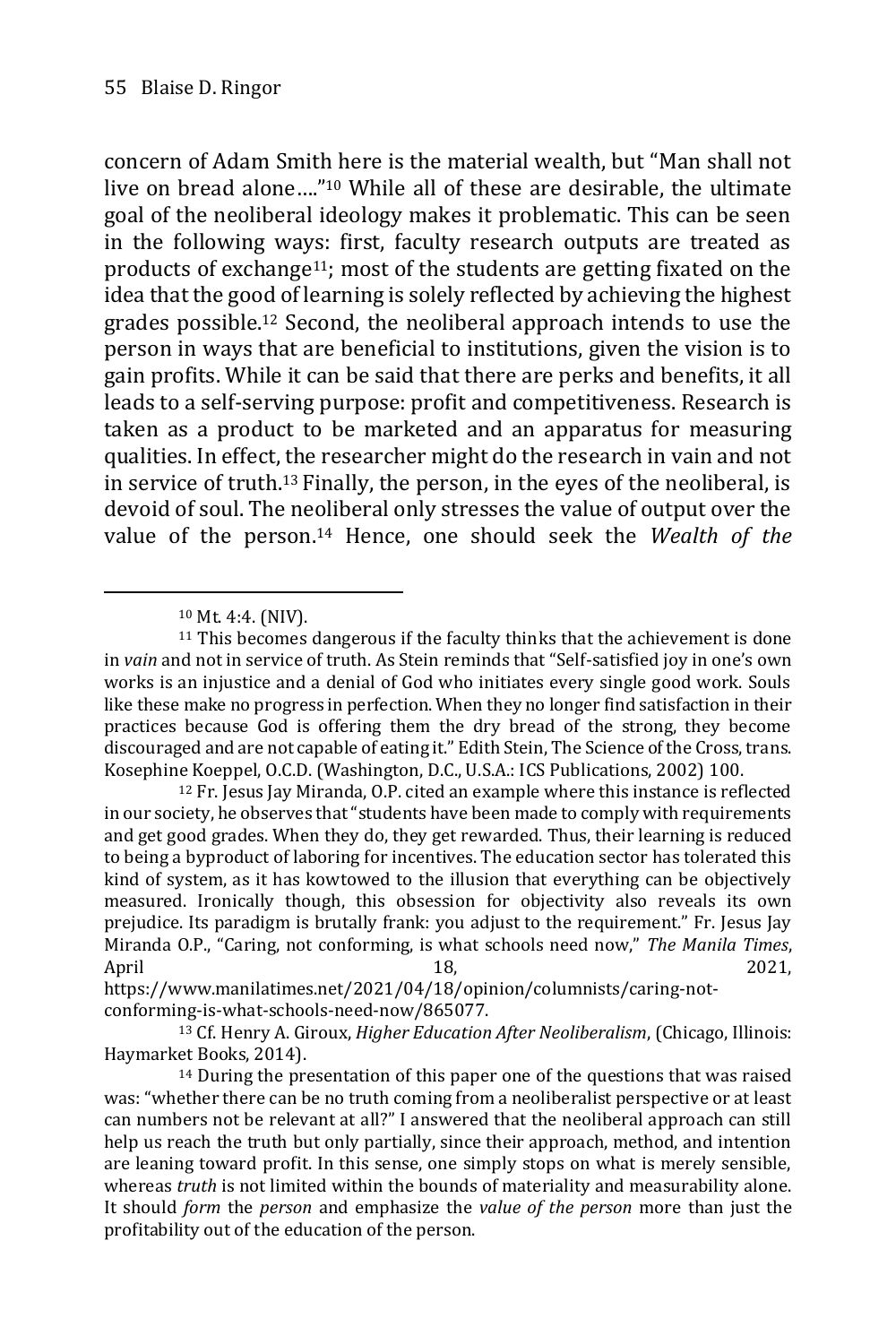*Persons*. <sup>15</sup> How can these two opposing extremes be balanced then, and how can emancipative empathy be a possible resolution given the issues of neoliberal education?

Education is the lifeblood of a well-ordered society. In every society and educational system, a person may be considered either educated or miseducated. However, belonging to a university and having formal studies cannot guarantee that one is educated. Unfortunately, capitalists see educational institutions as an investment opportunity to take advantage of their capital growth. They see that the vulnerable education sector can be weaponized by using it as a factory of students who may eventually be useful for exponential growth of their company's profits. It was then unsurprising when I encountered a University Professor orienting new faculty members, categorically stating that we should "treat our student(s) as our client."<sup>16</sup> With this statement, we see how students are being reduced to mere objects of profit, or assets that contribute to the financial growth of the University. Instead of seeing them as learners in need of guidance through knowledge of truth and virtue, students are seen as mere business associates. Although it is true that students are stakeholders and that they are the very reason why the University is economically afloat, it should not come to a point wherein we simply become sellers of knowledge with the diploma serving as a transaction receipt, and with marketing taglines emboldened by QS rankings. Otherwise, we defeat the very purpose of education because one reduces the knowledge of truth into a mere numerical figure.

<sup>15</sup> This is in sharp contrast to Adam Smith's *Wealth of the Nations* that emphasizes the value of exponential capital growth realized by profit. See. John McNerny, *Wealth of Persons: Economics with A Human Face*, (U.S.A.: Wipf and Stock Publishers, 2016).

<sup>16</sup> This is not a surprising phenomenon in a University or Educational Institution that is tied with neoliberal ideologies, as illustrated by Les Levidow "… universities themselves are increasingly acting like businesses. Their marketisation agendas link two neoliberal meanings of flexibility. First, student–customers (or their business sponsors) seek learning for flexible adaptation to labour-market needs. Second, global competitors flexibly design and sell courses according to consumer demand, so universities must anticipate and counter such competition. Such language can operate as a self-fulfilling prophecy by helping to create market relations." Les Levidow, "Neoliberal Agendas for Higher Education," in *Neoliberalism: A Critical* Reader, eds. Alfredo Saad-Filho and Deborah Johnston (London: Pluto Pres, 2005), 160.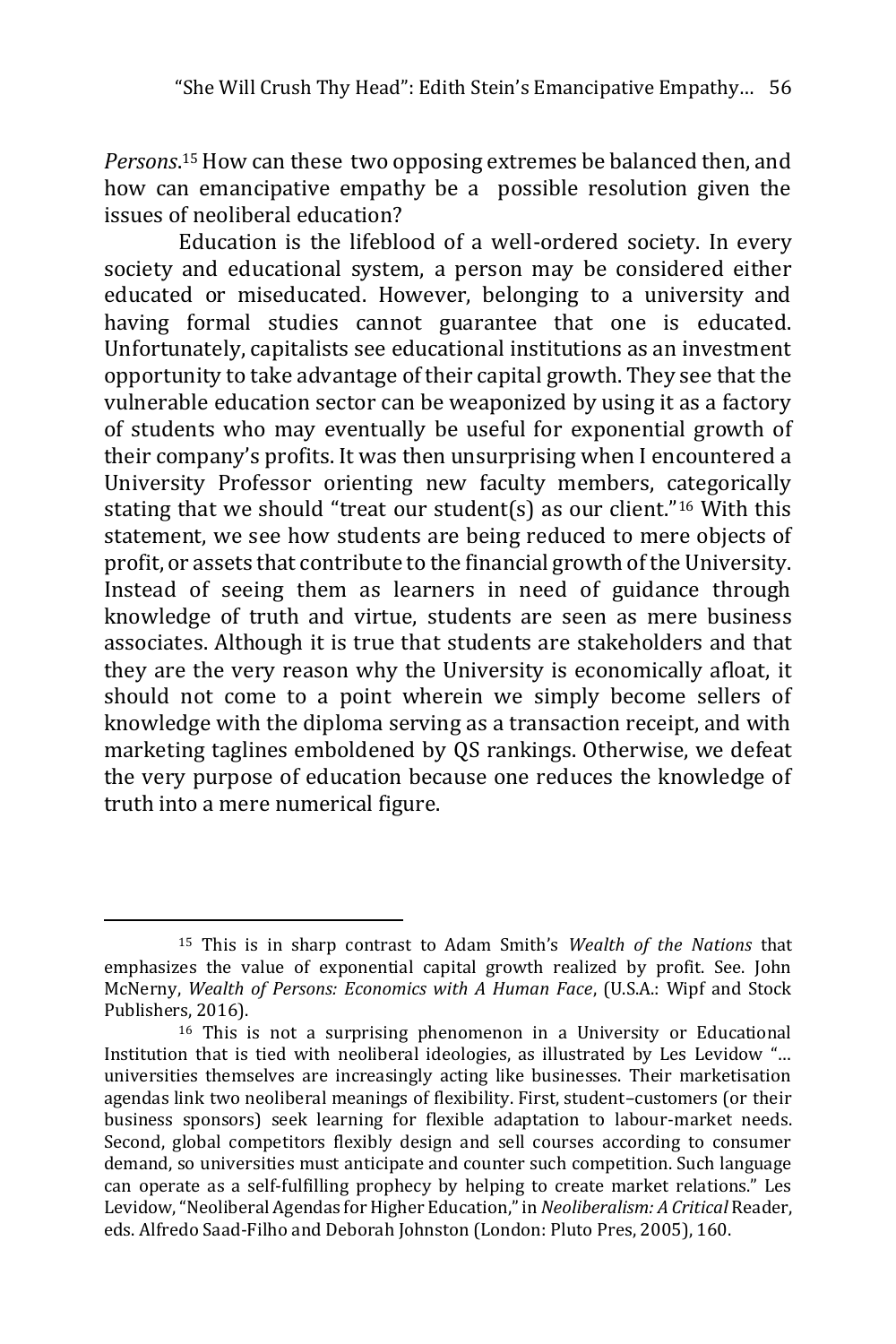-

Relying too much on metrics betrays the purpose of the authentic learning processes.<sup>17</sup> This is true across disciplines, although the humanities and liberal arts take the hard blow.<sup>18</sup> This is because the humanities and the liberal arts seek to free the person from binding chains that are being stitched together by neoliberal ideologies. These disciplines seek to open the minds of students to the truth and reality, and that people must never be oppressed and be used as means toward ends. Thus, one dares to ask, "where did neoliberalism begin?" Spyros Themelis reports that

> The origins of neoliberalism lie in liberalism, which was influenced by Adam Smith's (1776/1982) seminal work 'An Inquiry into the Nature and Causes of the Wealth of Nations.' Smith's thesis, encapsulated in the laissez-faire proposition, was simple and attractive: any regulations

<sup>17</sup> Reliance on metrics is absolutely understandable in fields of *positive sciences* since it will really help them verify the validity of their research. However, in the humanities, it is a different case. Fr. Jesus Jay Miranda, O.P. points out that "The Total Quality Management-Quality Assurance, or TQM-QA, the strict audit on curriculums, the university rankings, the bibliometrics and the indexing of research are but a sign of a healthy governance in the university, especially if these are met with efficiency, quality and a genuine drive for excellence. But a sign is not equivalent to what it needs to symbolize. In this case, perhaps over the compliance with the market, what has to be visible in the university is its true commitment to education… It is easier for those in the fields of science, technology, engineering, mathematics, and health to deliver the market requirements. They clearly sync in with the metrics, which their industry or field has set for them. But the situation is different in the humanities, which in most cases resist the commodification of education. Hence, a clear problem on standardization. The university thrives because of the co-existence of the sciences and the humanities. The findings of science validate the theories of the humanities. Also, the humanities provide depth and direction to the understanding of science. Each of them must not lose their integrity. This is why it is iniquitous to have a uniform standard applicable to all disciplines. The metric for excellence in the humanities is surely not the same with science and technology." Fr. Jesus Jay Miranda, O.P., "Rethinking standardization in the university," *The Manila Times*, February 28, 2021, https://www.manilatimes.net/2021/02/28/opinion/columnists/rethinkingstandardization-in-the-university/846094.

<sup>18</sup> For instance, in an article published by Cynthia Nazarian entitled "When you cut humanities, what you lose is the human" she narrated how her specialization in literature is being belittled by others, she clamors: "Because I am a professor of Renaissance literature, many ask me what the use is of studying literature, and how it can possibly lead to a job." Cynthia Nazarian, "When you cut humanities, what you lose is the human" in *The Hill*, April 05, 2018. https://thehill.com/opinion/education/381677-when-you-cut-the-humanities-whatyou-lose-is-the-human Accessed on May 20, 2021.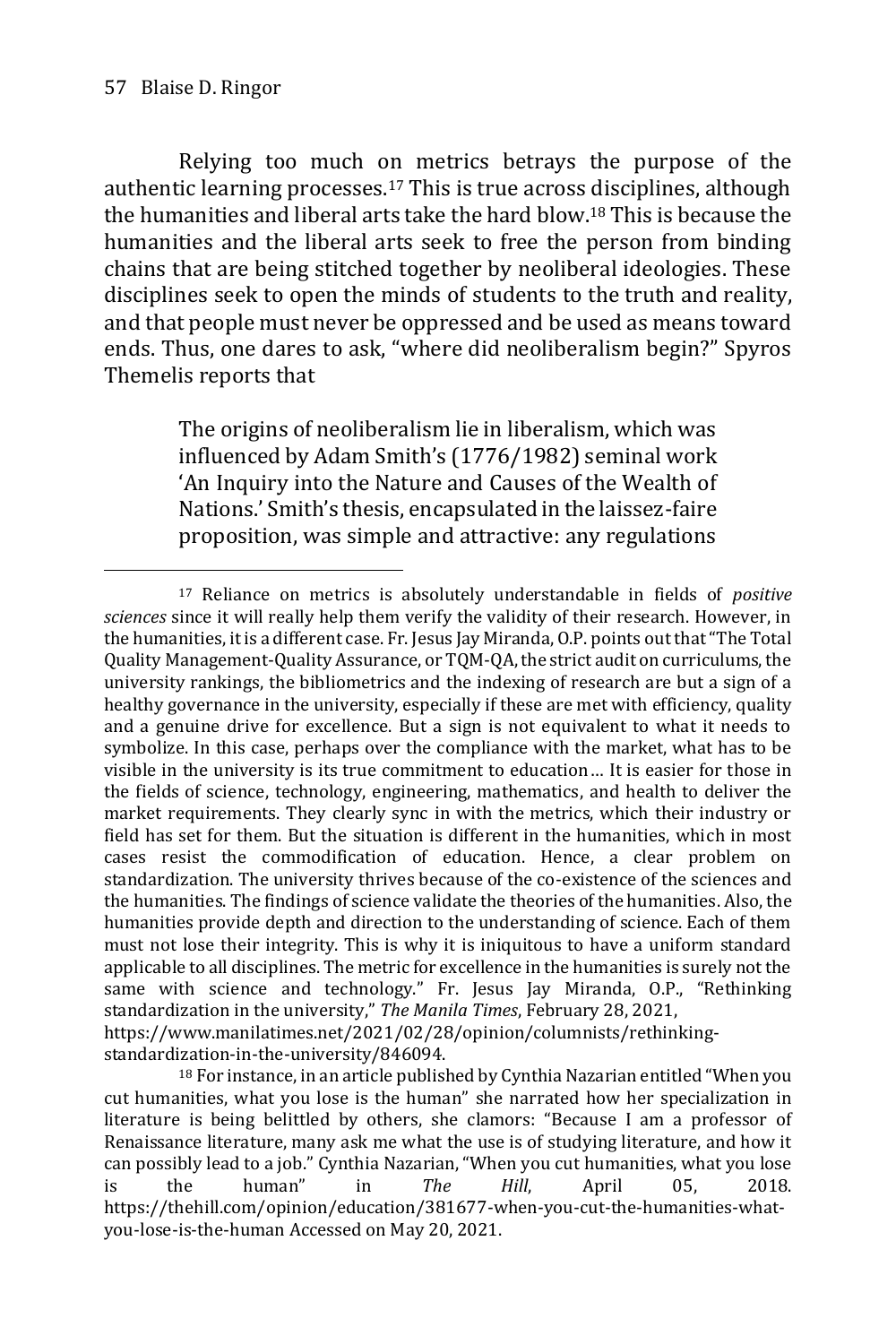on the economic activity of individuals or trade are unnecessary. A classical interpretation of liberalism was associated with John Stuart Mill (1859/2001), who argued for individual freedom as the foundation for individual and societal progress. Since then, the meaning of liberalism has expanded to combine a focus on natural and property rights with considerations of fairness and equality (see, for example, Rawls, 1993). These conceptions of freedom were embraced by the socalled liberal democratic countries in the Western hemisphere, but also elsewhere, and led to the embeddedness and expansion of capitalism as the only system that could guarantee individual freedom and national prosperity. For the best part of the 20th century, the partnership between liberalism and capitalism seemed to be the best of all possible worlds<sup>19</sup>

In other words, applying neoliberal principles in education is tantamount to saying that education should become in favor of capitalism. It must form students to be obedient and high achievers because these students would become an asset in the business circle. This is a new form of sophistry, and the University is one of its enablers as soon as it implements neoliberal principles without any critical assessment. In this light, the neoliberal becomes successful in corporatizing the University and turning it into a breeding ground for those who will eventually become submissive employees. As a result, many graduates of this particular university become oppressors in society. They were brainwashed with the propaganda that the higher grades that you have, the more rewarding you can be. You are greater than anyone else. You have dominated them because you have this reward.<sup>20</sup> Thus, the process of neoliberalism of giving rewards to those who are useful for capital growth begins in school. As Muller points out, "A frequent feature of metric fixation is paying for performance, that is,

<sup>19</sup> Spyros Themelis, "Neoliberal Globalization" in *Critical Reflections on the Language of the Neoliberalism in Education: Dangerous Words and Discourses of Possibility,* ed. Spyros Themelis (New York, U.S.A.: Routledge, 2021), 22.

<sup>20</sup> Muller observes that in a metrically fixated condition, which is the case with neoliberalism, reward serves as a form of validation of whatever effort one exerted to gain that specific end. Here, the cause that drives towards fulfilling the end is nothing else but reward. See Jerry Z. Muller, *The Tyranny of Metrics*, (U.S.A.: Princeton University Press, 2018), 4.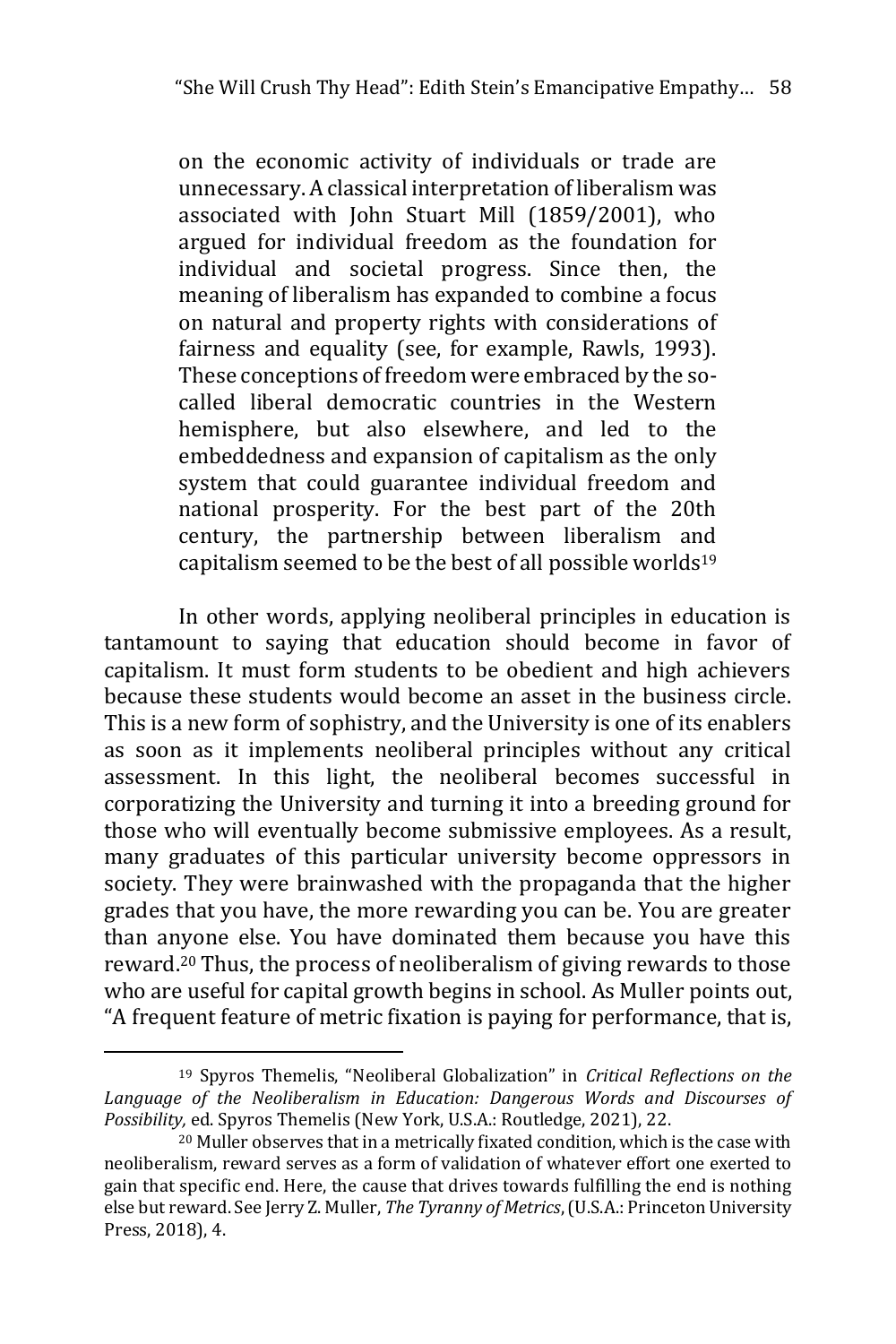offering individuals or organizations financial incentives to meet quantifiable criteria."<sup>21</sup> One should not be surprised when students are very conscious of their grades. They become obsessed with numbers instead of personal values and virtues. Same thing is true with professors who are treating their students without any consideration that they are humans, too. These are the professors who are apathetic because they measure students on the basis of their outputs alone. Their rigid method of looking at the rubrics alone as the basis of judging the student drives them into illusion and superficiality.<sup>22</sup> Edith Stein obviously opposes this kind of educational system as it is devoid of individuality and personhood. Allow me to begin with her notion of empathy, as it is the character that neoliberalism rejects.

## **The Emancipative Character of Empathy**

Edith Stein's notion of empathy springs from her disagreement with her mentor Edmund Husserl over transcendental reduction, which has a presupposition coming both from Cartesian solipsism and Kantian rationalism*.* This is the error which Husserl committed in his *Ideas I*. Stein took the stand of following a realist phenomenology, a movement that rejects transcendental reduction and its bracketing of existence*.* 23 Boden explains that:

> Husserlian phenomenology begins with that which is immediate and certain, our own consciousness; however, viewing ourselves as monadic centers isolated from others is simply not an adequate description of our experience. We do not find ourselves isolated, solipsistic centers of consciousness, but involved in a world filled with other people and other centers of consciousness.<sup>24</sup>

As a response to this problem, Stein asks the crucial question, *"*should we understand experience as my experience of the world or as our encounter with the world?*" <sup>25</sup>* Stein begins with a clear statement of

<sup>21</sup> Ibid., 19.

<sup>22</sup> Cf. Giroux, *Higher Education After Neoliberalism*, 17.

<sup>23</sup> Sarah Boden, *Edith Stein* (New York, U.S.A.: Continuum, 2003), 26-27.

<sup>24</sup> Boden, *Edith Stein* 27.

 $25$  Ihid.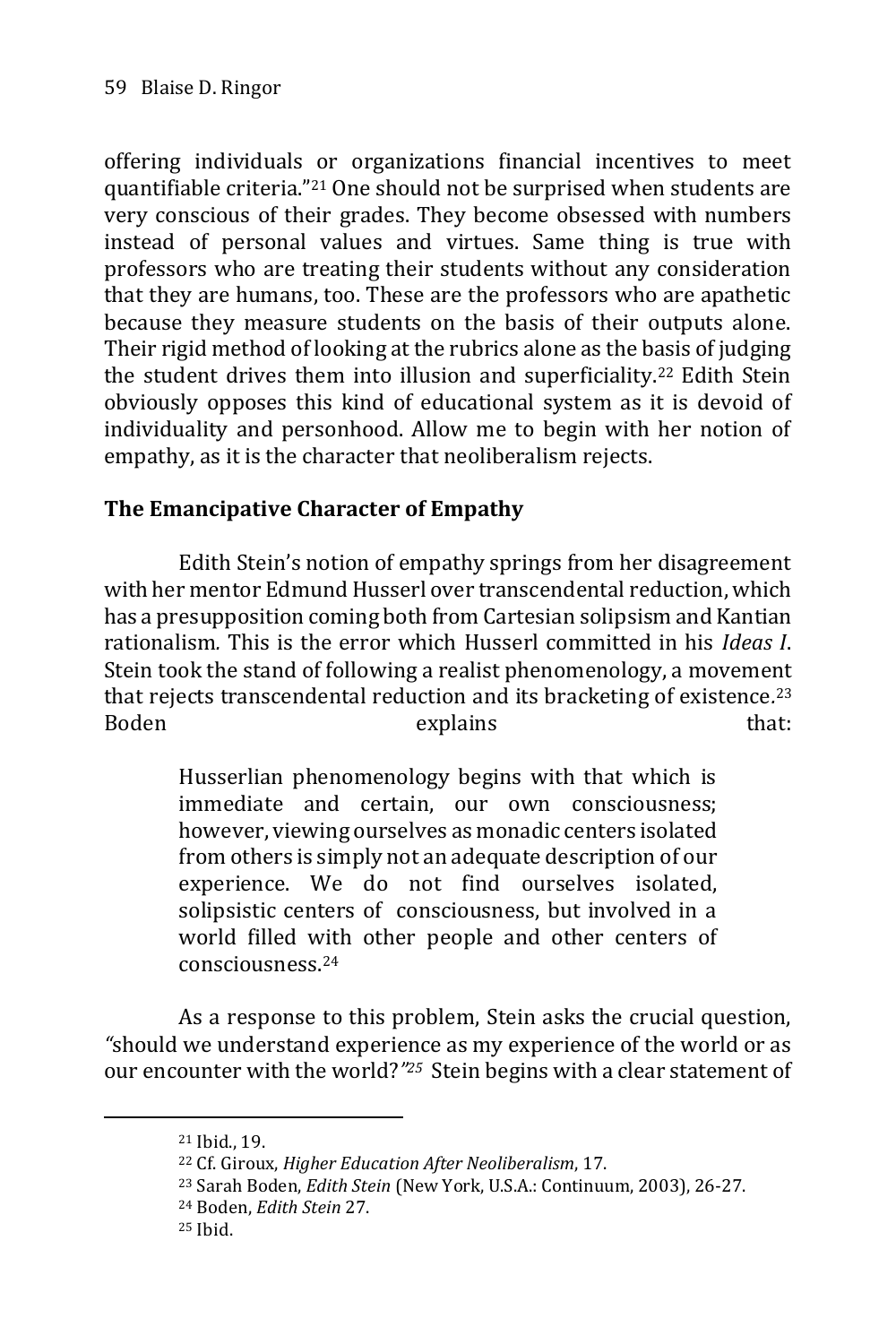what she means by empathy. She tells us that the empathy that she wants to teach us is *phenomenological*. In effect, she considered first the subject, consciousness, and the phenomenon of life. Stein believes that empathy is a unique experience of a person. This experience reveals persons to themselves and makes them realize that they are spiritual persons. Stein says that **"**The subject of the empathized experience, however, is not the subject empathizing but another. This is fundamentally new in contrast with the memory, expectation, or the fantasy of our own experiences."<sup>26</sup> The person who empathizes with another person directs that empathic act to the person other than themselves. In doing so, that empathic act returns to them without any ulterior motive that it will turn back again. It is just that this is a characteristic of reflective consciousness, and so the empathizing person experiences as well the struggles of the persons that they are empathizing with. Thus, Stein remarks that "empathy is a kind of act of perceiving *sui generis*…[it] is the experience of foreign consciousness in general, irrespective of the kind of the experiencing subject or of the subject whose consciousness is experienced."<sup>27</sup> This empathic act makes one understand the other person. It makes the person become a person by virtue of the fact that they experience the value of the other  $as well.28$ 

> I can remember a memory, expect an expectation, fantasy a fantasy. And so I can also empathize the empathized, i.e., among the acts of another that I comprehend empathically there can be empathic acts in which the other comprehends another's acts. This 'other' can be a third person or me myself. In the second case, we have 'reflexive sympathy' where my original experience returns to me as an empathized one.<sup>29</sup>

Another kind of empathy for Stein is sensual empathy. She states that, "the possibility of sensual empathy ('a sensing-in,' to be exact) is warranted by the interpretation of our own living body as a physical body and our own physical body as a living body because of the

<sup>26</sup> Stein, On *the Problem of* Empathy, 10.

<sup>27</sup> Ibid., 11.

<sup>28</sup> Cf. Stein, On *the Problem of* Empathy, 91-117. It is in this chapter where Stein discusses *Empathy as the Understanding of Spiritual Persons.*

<sup>29</sup> Ibid., 18.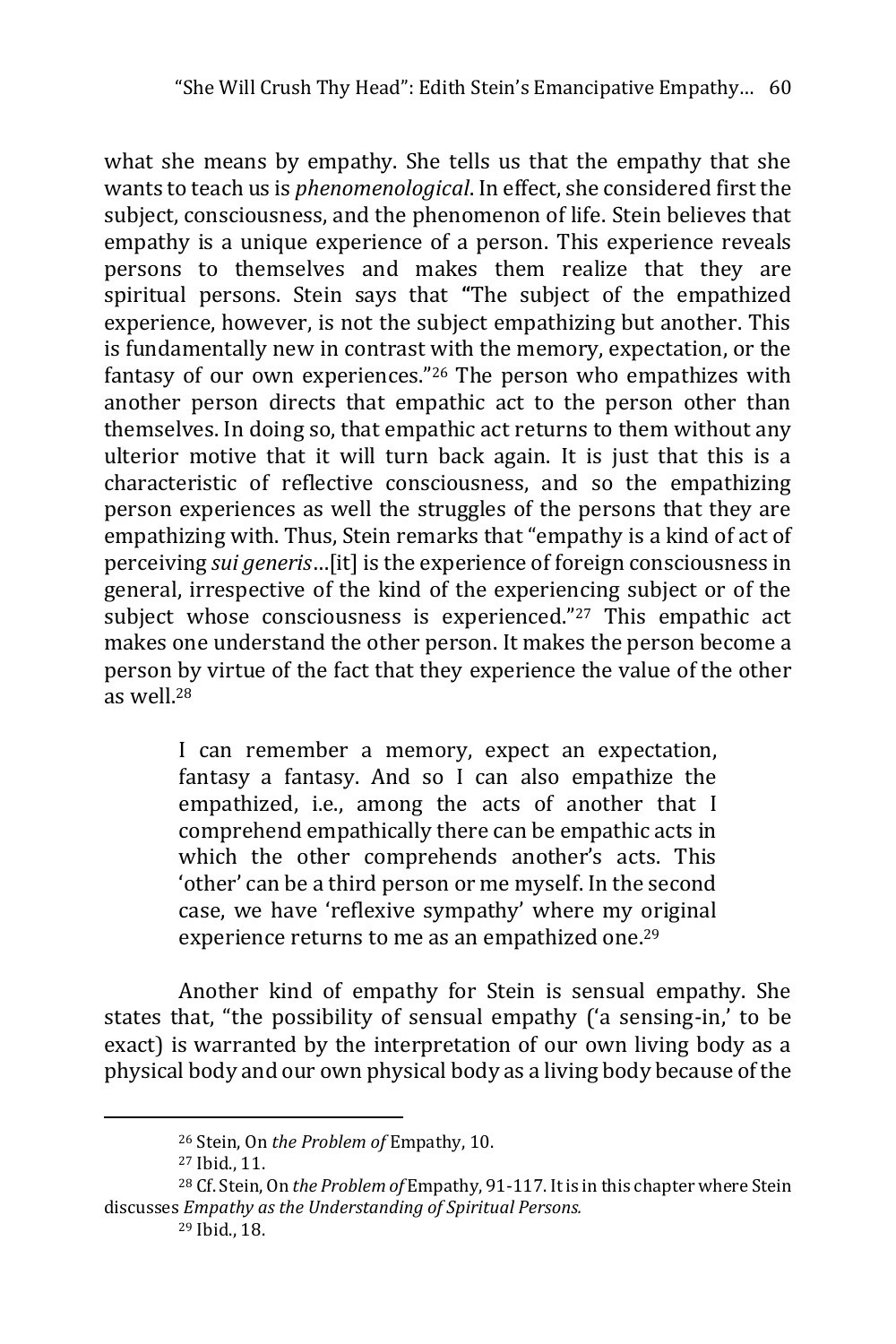fusion of outer and bodily perception…I can only empathize with physical bodies of this type; only them can I interpret as living bodies."<sup>30</sup> With this, I can say that the neoliberal is apathetic because it is not possible for them to empathize if, in the first place, they reduced the living bodies into metrics. They can only show pseudo-empathy—never a real one—a tool of deception in order to conceal their actual intention. Indeed, the neoliberal detests real empathy because, in their eyes, it hinders profit. As such, the more one understands what empathy is for Stein, the more they become aware of the dangers of being infected with the neoliberal principles in education. Elsewhere, Stein implicitly condemns the use of persons as objects. She argues that empathy is only possible when we recognize the fact that we are empathizing with a person with a living body. "In order to empathize alive movement in this physical body, we must already have interpreted it as a living body."<sup>31</sup> Indeed, a neoliberal can never empathize insofar as they can only see the value of the student and faculty member based only on their quantifiable outputs. In their eyes, the more output that their students and faculty produce, the more that they are useful in generating income for the University. In short, the person has been reduced into a mere object of use, oppressed for the sake of profit, and exploited to the point of alienation. Thus, one should ask whether there is a way for the neoliberalist to be empathic since their method itself is apathetic. Stein says that "our empathy is unjustified if we believe that we are inflicting pain on a tree by cutting it down with an ax."<sup>32</sup> In a similar vein, our empathy is unjustified if we believe that we are showing compassion and consideration to the students and teachers but are demanding them to be productive. It is as if their outputs are products that are being sold in the marketplace. That their curriculum vitae actually speak for their credibility and personhood. That the overwhelming titles at the end of their names could exhaust the virtues and truth that they can teach the students.

As such, one should be reminded that empathy awakens the being of the person. Indeed, unique to empathy as to how Stein

<sup>30</sup> Boden, *Edith Stein* 58.

 $31$  Ibid., 67-68. To put it more clearly Stein argues that "rigid immobility conflicts with the phenomenon of the sensitive living body and the living organism in general…This abolishes the possibility of transference into the foreign living body and so of a fulfilling empathy and the gaining of his orientation." Stein, On *the Problem of Empathy*, 68.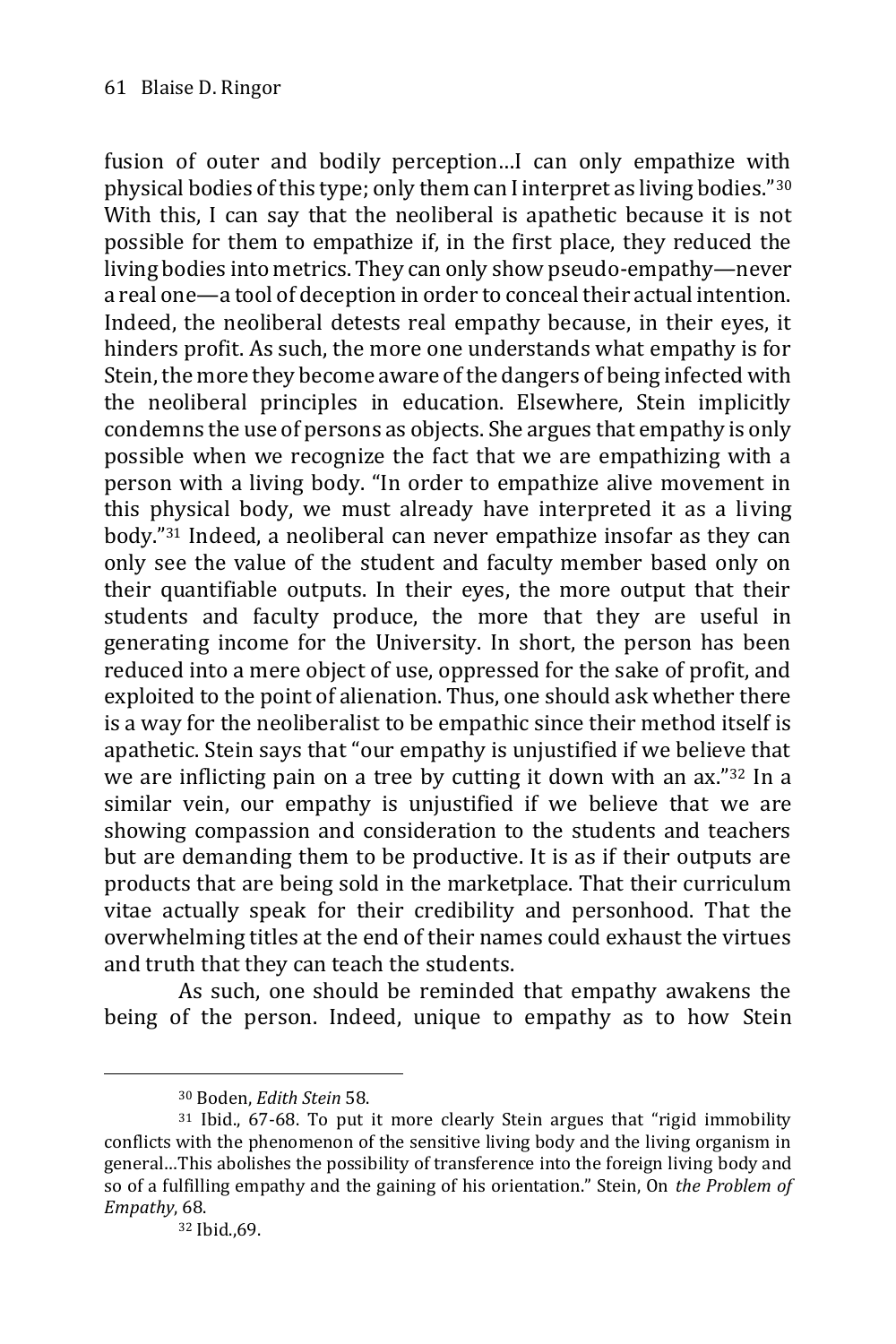conceives it is the openness to correction, as there could be a possibility of deception caused by the self. It is against any superficial impression of uniformity. One could have a wrong interpretation of the other and may empathize in a deceptive manner. However, this deception could be corrected if we allow others to speak about it. If we allow our neighbors to correct us. She says that "Empathy now offers itself to us as a corrective for such deceptions along with further corroboratory or contradictory perceptual acts. It is possible for another to 'judge me more accurately' than I judge myself and give me clarity about myself."<sup>33</sup> Hence, it is emancipative of any monopoly of truth*<sup>34</sup>* because it seeks the truth and recognizes any mistakes along the way to the truth.

### **The Unique Value of Women in Education**

Stein is a lover of truth, as such, she values education and even embraced the teaching profession before she entered the Carmelite monastery. Under the mentorship of Husserl, she taught "phenomenological kindergarten," which serves as a primer to the new students of Husserl to explain the complexity of his lectures. Even after she quit in 1918 because of her frustration with her mentor Edmund Husserl, she still continued tutoring students in phenomenology.<sup>35</sup> In 1932, Stein continued teaching at Speyer at a "girls' high school and teachers' training institute of the Dominican nuns of St. Magdalena…Stein taught Latin, Greek, and German history. Although

<sup>33</sup> Ibid., 89.

<sup>34</sup> I take *monopoly of truth* in the sense that the neoliberal coerces academics to limit the content of their lectures to something that is *favorable* to the *capital* in order to secure the *profit*. Giroux observed this kind of *monopoly of truth* in a neoliberal setting, he says, "As faculty are demoted to contingency forms of labor, they lose their power to influence the conditions of their work; they see their work load increase; they are paid poorly, deprived of office space and supplies, and refused travel money; and, most significantly, they are subject to policies that allow them to be fired at another's will. The latter is particularly egregious because, when coupled with an ongoing series of attacks by rightwing ideologues against left-oriented and progressive academics, many non-tenured faculty, begin to censor themselves in their classes. At a time when critical faculty might be fired for their political beliefs, have their names posted on right wing web sites, be forced to turn over their e-mail correspondence to right-wing groups, or face harassment by the conservative press, it is crucial that protections be put in place that safeguard their positions and enable them to exercise the right of academic freedom." Giroux, *Higher Education After Neoliberalism*, 60-61.

<sup>35</sup> Boden, *Edith Stein*, 5-8.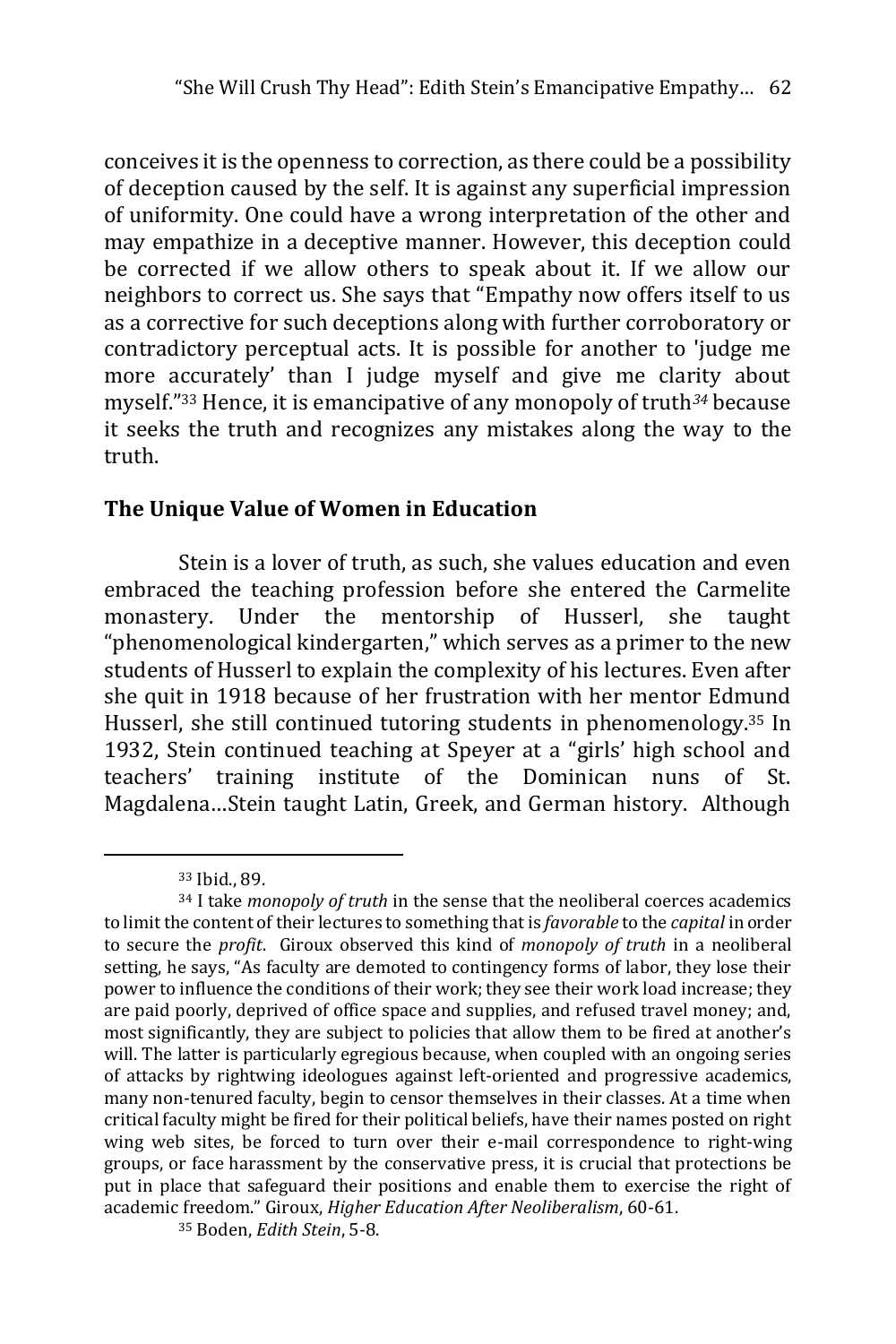she was a rigorous teacher, she was well-liked. Furthermore, she introduced political topics, social problems, and sex education which was quite unusual for an exclusive all-girls' school teacher in the 1920s."<sup>36</sup> We can see that Stein did not show any fear in leading her students to the truth regardless if it was unpopular during her time. She love education by being a teacher and a student.<sup>37</sup>

To start the discussion on the value of women in education,<sup>38</sup> I wish to begin with Stein's reminder on the stereotype against women as incapable of things that men do, such as the case of education which in her time, was extremely misogynistic and patriarchal.<sup>39</sup> She states that "only subjective delusion could deny that women are capable of practicing vocations other than that of spouse and mother."<sup>40</sup> Furthermore, she also states that men and women are equal in dignity, and both possess unique individuality. "Indeed," Stein remarks, "no woman is an only woman; like a man, each has her individual specialty and talent, and this talent gives her the capability of doing professional work, be it artistic, scientific, technical, or other types of work. Essentially, individual talent can enable her to embark on any

<sup>36</sup> Ibid., 8.

<sup>37</sup> "In addition to her teaching duties, Stein was enlisted in several academic projects. She had begun translating Henry Cardinal Newman's *The Idea of a University,*  but rather than finishing that, Fr Pryzwara asked her to translate a volume of Newman's diaries and papers. She completed the volume written between 1801 and Newman's conversion to Catholicism." Boden, *Edith Stein*, 8.

<sup>38</sup> In this specific work, I set the limit to the value of woman in education according to Edith Stein, however, the inherent lessons coming from the philosophical stance of Stein is universally applicable, hence it includes at the same time the value of *man* in education.

<sup>39</sup> Boden reports an instance where Stein experienced discrimination from the academic circle: "She [Edith Stein] had applied for a university post at Gottingen in 1919, and her phenomenological works from this time were intended as the Habilitationsschrift, a second doctoral thesis necessary in Germany to obtain a university position. Husserl had written a letter of recommendation that, after great praise, ended with, '[s]hould the academic profession become open to women, I would recommend Dr. Stein immediately and most warmly for qualification as a university lecturer.' She did not get the position. Stein then wrote a letter to the Prussian Ministry for Science, Art and Education in protest of the discrimination in academia against women. Approximately a year later, on February 21, 1921, Minister Becker issued a statement declaring that gender should not be used as an obstacle to habilitation. (Although Stein's letter resulted in a public statement from Berlin, 30 years passed before a woman held a post in philosophy in a German university.)" Boden, *Edith Stein*, 8

<sup>40</sup> Edith Stein, *Essays on* Woman, trans. Freda Mary Oben, Ph.D. (Washington D.C., U.S.A.: ICS Publications, 1996), 49.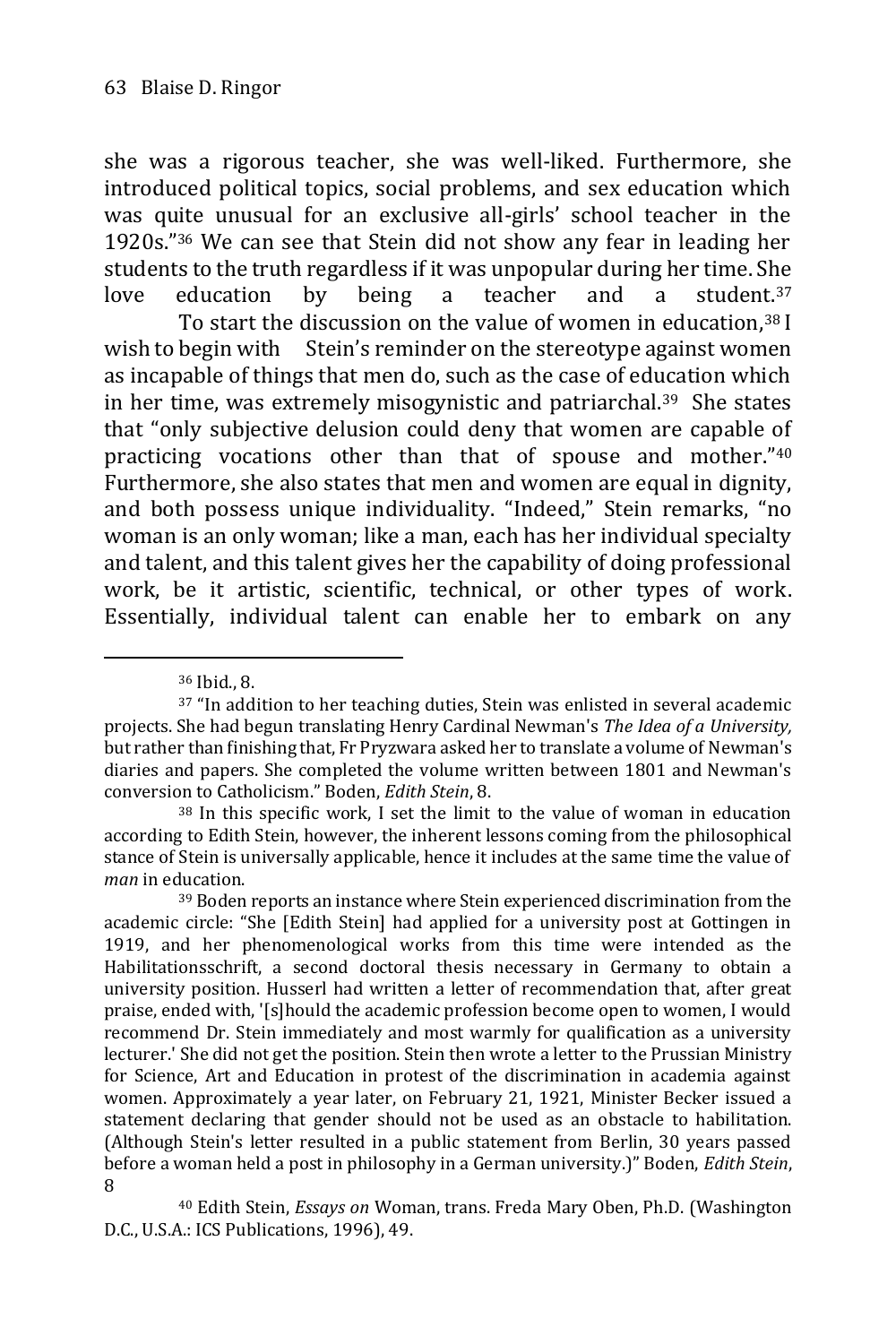discipline, even those remote from the usual feminine vocations."<sup>41</sup> The value of a woman must be upheld at all times; besides one cannot ignore a woman's relevance in society and in all the other aspects of professional disciplines. Stein contends that "…the participation of women in the most diverse professional disciplines could be a blessing for the entire society, private or public, precisely if the specifically feminine ethos would be preserved. A glance toward the Mother of God becomes indicative for us again."<sup>42</sup> One can therefore see that the woman has an exclusive contribution that is unique in the realm of education. Stein also fought for educational reform that gives women their space to contribute, as reported: "She used both the spoken and written word not only in practical teaching in the school and in the teachers' college but also in planning and in bringing about educational reform."<sup>43</sup>

Now, let us talk about Stein and her attitude towards education. According to Lucy Gelber, Stein "was single-minded in her personal aspirations and also in her devotion to those entrusted to her guidance. The strength of her will rejected all sophistry."<sup>44</sup> In other words, Stein was against the neoliberal understanding of education as a milling machine of money. She, therefore, says that **"**the noblest function of the professional woman is the education of the person in general and of a woman in particular."<sup>45</sup> Stein sees the value of education in relation to the formation of the human person, not primarily as a means to earn monetary income, though admittedly in her younger years, she was attracted to education because of that, she was able to overcome that temptation and come to realize later on that it is not the essence of education. She veers away from the lure of sophistry by making herself and her profession an ally of truth and servant of the Most High. Hence, in her notion of education, she recognizes the value of nature perfected by grace. As Gelber notes:

> Along with this, Edith Stein was indefatigable, capable of continuous intellectual work. Through long workdays, she habitually kept up a rapid pace. According to her own testimony, she drew this power of

<sup>41</sup> Ibid.

<sup>42</sup> Ibid., 50-51.

<sup>43</sup> Stein, *Essays on* Woman, 5-6.

<sup>44</sup> Lucy Gelber, editor's introduction to *Essays on Woman*, 4.

<sup>45</sup> Ibid., 4.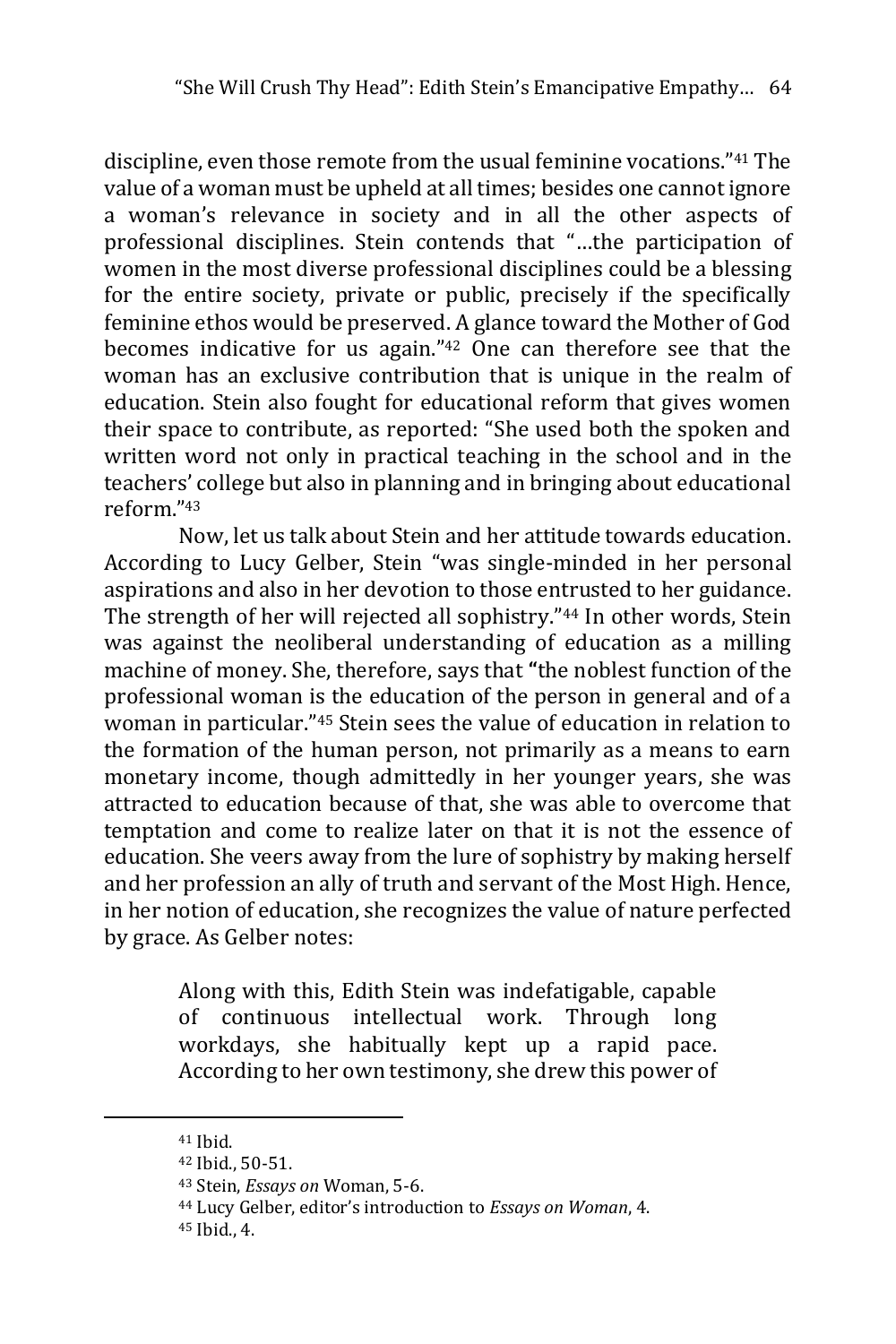inner concentration from prayer, the fountain from which strength flows. From all of this, it becomes evident that in the sense of John Henry Cardinal Newman, nature and grace cooperate in Stein's personality to develop her inborn teaching gifts. Edith Stein knew and put into practice the Cardinal's moral claim 'that grace doesn't destroy but perfects nature.'<sup>46</sup>

This perfection of nature through grace reveals that her philosophy of education is grounded on being and envisions its flourishing through the instigation of truth to those who seek it. It was "From the conclusion of St. Thomas's *analogia entis,* Edith Stein borrowed the concept that God's image is like a seed planted in the human soul. In order to bring this inner form to development, the human creature needs formative help of two sorts: the supernatural aid of grace and the natural help of the human educational process. If pupils receive this help, they can by an inner dedication become more similar to the inborn ideal image."<sup>47</sup>

Neoliberalism is guilty of the exclusion of women in workforce regardless on what sector, as there exists for example, this so-called pregnancy discrimination against them. In a word, it pertains to the hostility of the capitalists against the output that a woman can do and the monetary losses incurred once a woman becomes pregnant.<sup>48</sup> When applied to the University setting, it becomes more problematic as the University should be the ground where virtues are shown by example. As such, moral values are being compromised for the sake of standardization and the over valorization of vanity through obsession in climbing the top of the ladder in rankings. As if it is the foundation of the entire value of educational quality. The result of this superficiality and the loss of the sense of moral value could be realized in what Stein observed about the reality of superficial and unstable women:

<sup>46</sup> Ibid.

<sup>47</sup> Stein, *Essays on* Woman, 8.

<sup>48</sup> See further Bryan Robinson, Ph.D., "Pregnancy Discrimination In The Workplace Affects Mother And Baby Health" *Forbes*,

HTTPS://WWW.FORBES.COM/SITES/BRYANROBINSON/2020/07/11/PREGNANCY-DISCRIMINATION-IN-THE-WORKPLACE-AFFECTS-MOTHER-AND-BABY-HEALTH/?SH=1038F3C7CAC6, July 2021, accessed on August 28, 2021.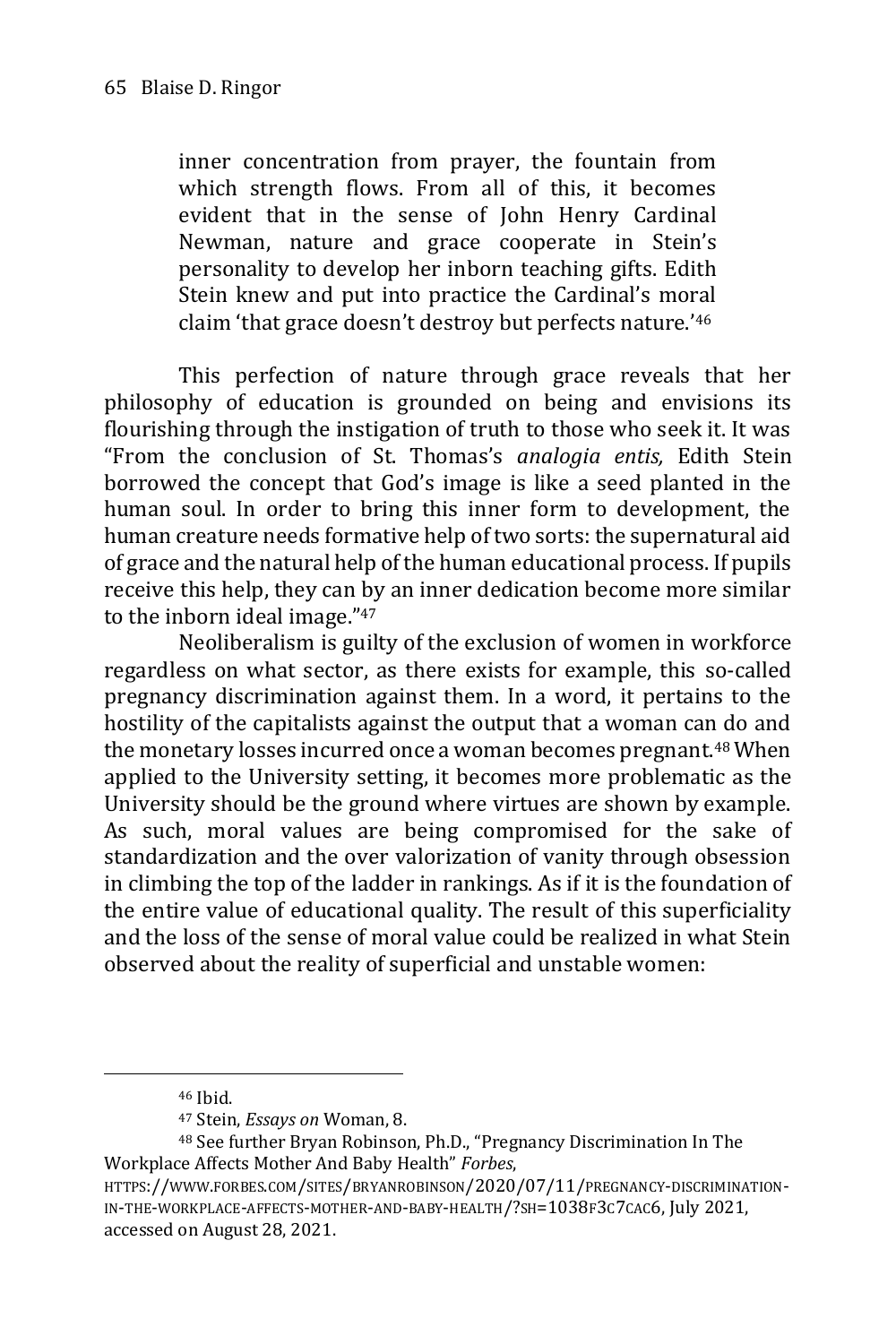…there are many superficial and unstable women who chase after pleasure to fill their inner void, who marry and are divorced; often the home and children are abandoned either to themselves or to domestics, strangers who are no more conscientious than the mothers themselves. If it is necessary for them to seek gainful employment, they do so only as a means to an end, i.e., to make a living and to grasp life's pleasures to the nth degree; in their case, one can speak neither of profession or of ethos. They are like shifting quicksand. The breakdown of family life and the decline of morals are actually connected with the increase in the number of such women and can only be checked by reducing their number; this can be done with the help of a qualified educational system for young girls.<sup>49</sup>

Indeed, the value of moral education should be integrated with any form of education as it can be counterintuitive to the role of education as vanguards of truth if it will simply stop on a feeble superficiality of quantifiable values that are rendered in the form of rankings, that are more often fake than not. When numbers become the sole arbiter of truth, the person can no longer flourish as a human being. For they cease to be persons that should be loved and valued in accordance to their worth and dignity. Here enters as well the value of a woman in education, as she serves as the balancing point, so to speak, for she has a unique quality, as Stein explains: "A quality unique to woman is her singular sensitivity to moral values and an abhorrence for all which is low and mean; this quality protects her against the dangers of education and of total surrender to sensuality. This is expressed by the mysterious prophecy, which became legendary, that women would be engaged in a battle against the serpent; and this prophecy is fulfilled by the victory over evil won for all humanity through Mary, queen of all women."<sup>50</sup> In addition to this, Stein was also against intellectualism in higher education. This is noticeable in a maledominated university which seems to be hostile to women. Both reason and empathy are necessary. Stein's empathy makes us realize that education needs the women's faculties' as well. In this sense, Stein emphasizes the love which gives itself to the students to the point of

<sup>49</sup> Stein, *Essays on Woman,* 54.

<sup>50</sup> Ibid., 78.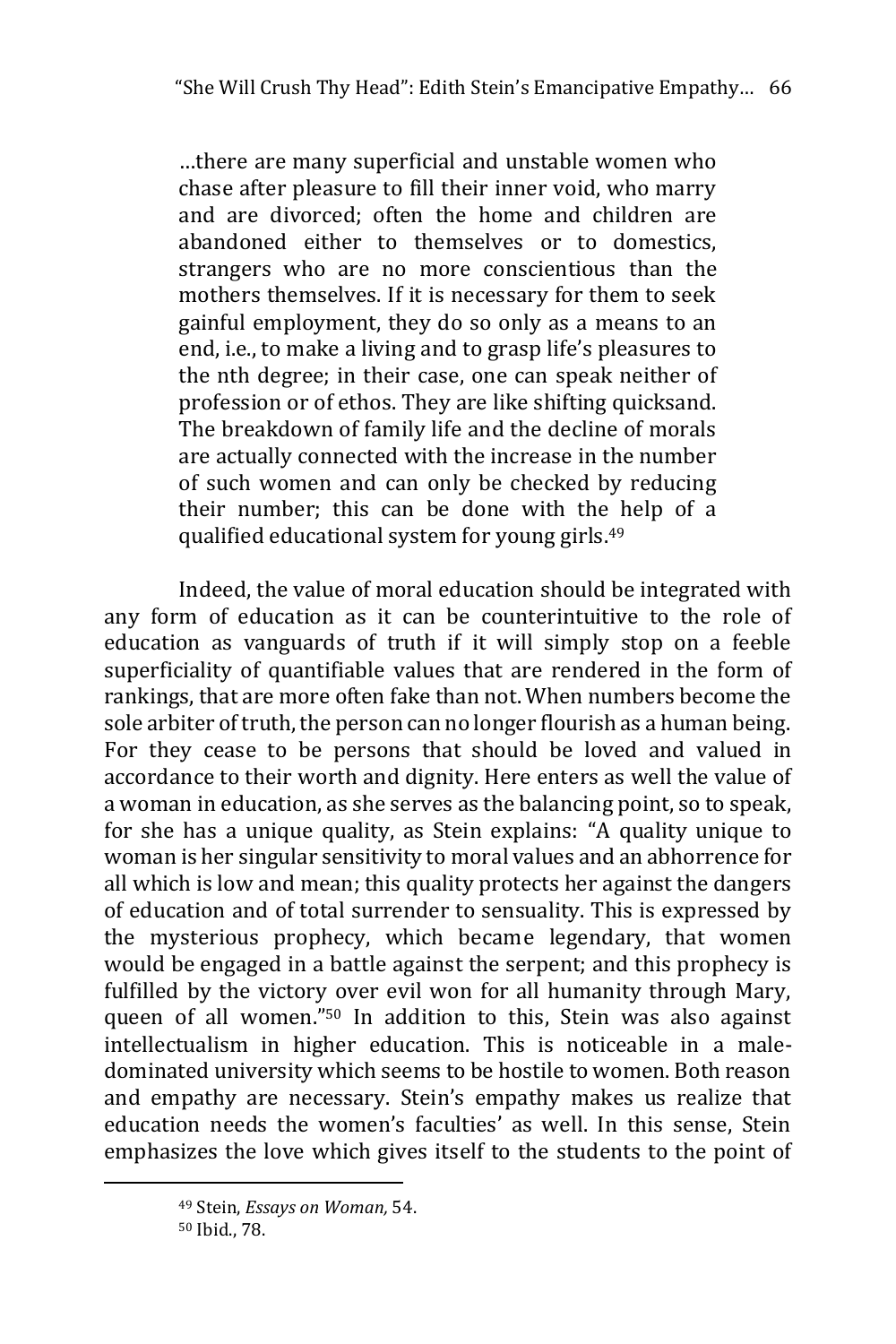selflessness. Stein was determined to fight for the recognition of the feminine psychic attitude "…with its perceptive and loving focus on the personal and the whole is a necessary attitude for the development of humanity. And it is also needed in order to recognize what lies dormant in the individual, to have an open mind, and to practice a self-effacing love. This is precisely the basic attitude of woman."<sup>51</sup> Stein's notion of core personality52, tells us the beauty of a holistic approach to the human person. Her idea of the woman, when framed within the current situation of education, is something that is revolutionary. Yes, women have individuality and the same dignity as men in society, but their individual self-experience in this space should also be given an emphasis. Recall that she, together with Hedwig Conrad-Martius, was a victim of gender stereotypes at the University during her time.

## **Conclusion**

-

Neoliberalism is guilty of despotism and hegemony for it monopolizes the truth in order to bring a favorable result to the capital. It patronizes the value of metrics over the person. Hence, its judgments are based on superficiality. It is transcendence-less because it cannot go beyond what is merely measurable and therefore incapable of touching the lives of the learners. It has *ethos* and *logos* but lacks *ontos* since it feeds on the idea that what is good should be translated into what is profitable—resulting in over-adherence to the metric reports in the form of numeric evaluation and rankings. It is hostile against the dignity of the human person. Since the person can only be valuable if they serve the objective to profit from the capital. Stein's notion of empathy aims towards the recovery of the *ontos*, and therefore of the entire human person. She invites us to focus on the eternal without dismissing the value of the finite. However, we should see the two as complementary to each other.

Scattered Subjectivity<sup>53</sup> is the result of neoliberalism as teachers and students are being measured by different criteria, which

<sup>51</sup> Gelber, editors' introduction to *Essays on Woman*, 21.

<sup>52</sup> In this light, paraphrasing John F. Crosby, Fr. Layug explains that for Stein there is this weak subjectivity: "one form of weak subjectivity is what we call scattered subjectivity. It is a kind of subjectivity in which a person is drawn to so many things and thus lives a life of dissipation." Layug, Ph.D., "St. Karol Wojtyla and St. Edith Stein on Human Individuality: 'Pausing at the Irreducible' and why think about it," 397.

<sup>53</sup> For a better explanation on this point see the scholarly article authored by Jose Adriand Emmanuel Layug, Ph.D., "St. Karol wojtyla and St. Edith Stein on Human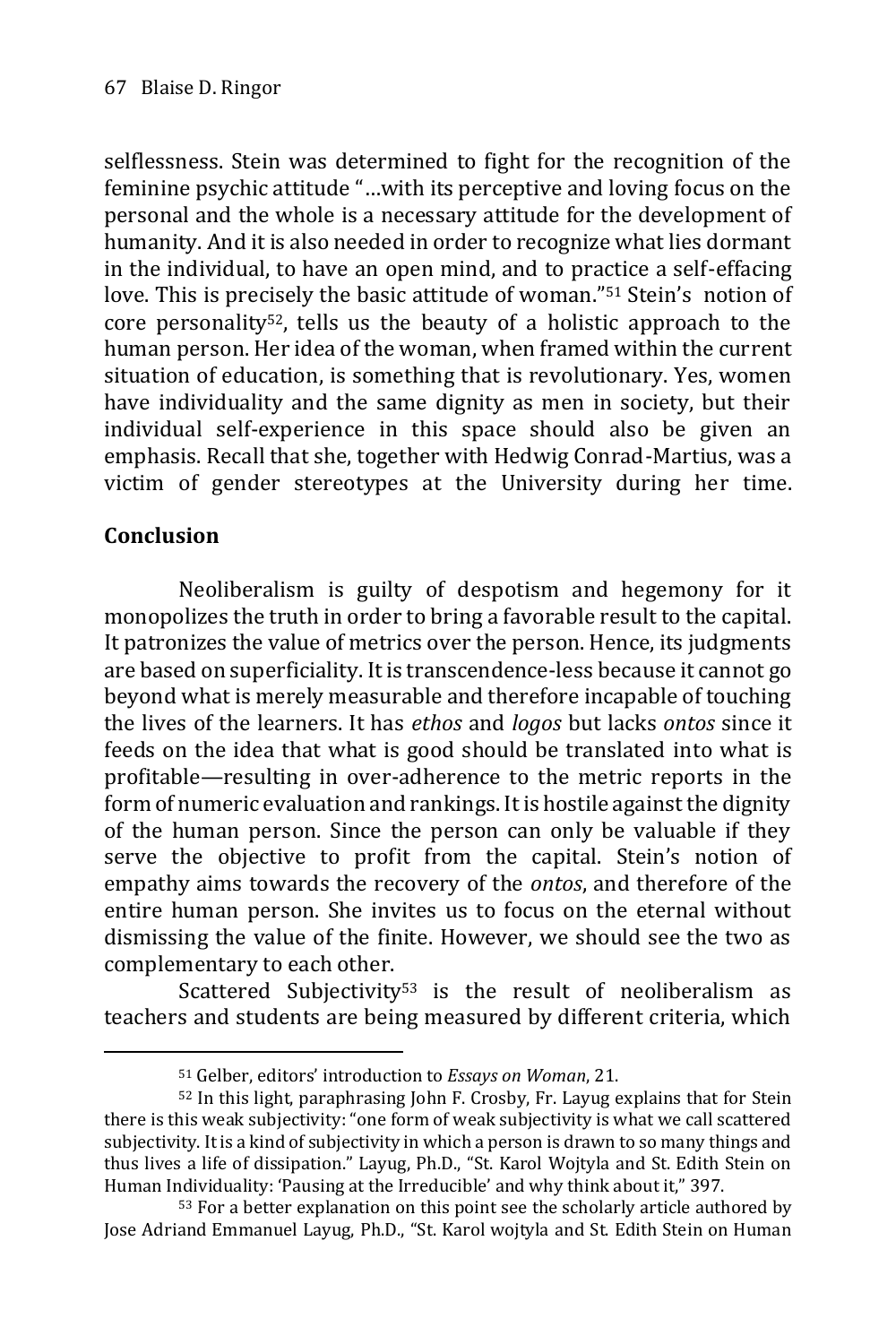are sometimes irrelevant. Stein's notion of emancipation is based on authentic freedom that is founded on transcendence, namely the Truth and the Good. It aims towards the Socratic notion of *enkrateia*, or selfmastery and self-governance. Not the extreme form of liberty as in anarchy. She subscribed to Husserl's project only as far as the going back to the things themselves or the seeking after the *eidos* of things. Hence, in education, one should first seek the *eidos* of educational values rather than the superficial ones. What will society gain if students get high grades and excel in measures but are morally impaired. We should aim to teach virtues rather than pleasing the capital, which may lead to establishing a self-destructive and decadent society.

The realism embedded in Stein's notion of empathy helps us retrieve the person and their worth in the sphere of education, where neoliberalism thrives at this very point in time. A self-deafened theory that invalidates any opinion and denounces any constructive criticisms and oppositions for the sake of the glorification of quality assurance and management tends to be depersonalized. Stein's notion of empathy leads us towards the realization of the value of a woman's formative care and love in education. Her notion of empathy gives us the means to emancipate from the tyranny of neoliberalism.

Now, to answer the problem this study posed: How can Edith Stein's notion of empathy serve as a critical voice against neoliberal ideologies and methods in education? First, empathy for Stein is emancipative. As such, it seeks the liberation of the person from any dictatorship of metrics and manipulation of the truth. Second, her notion of empathy places the person and truth as the essential one, therefore having priority over anything else that is merely secondary and accidental. As a result, one can realize the importance of empathy in education, that one is educating a person—whom the neoliberals treat as an asset for the exponential growth of their profit—for the sake of leading that person towards the truth. Not for the sake of self-serving ambitions, that is, to get the highest ranking possible and earn monetary grants and rewards in doing so. This sophistry can be stopped; only if a philosopher would step in and stand up for truth.

Individuality: 'Pausing at the Irreducible' and why think about it," *Philosophia* 21 (2020): 393. In this work, he points out that for Edith Stein "this core personality is stable in one's life, a personal structure that each individual possesses. This structure dictates the line of development that each human individual must follow and possesses traits and characteristics yet to be actualized in real life."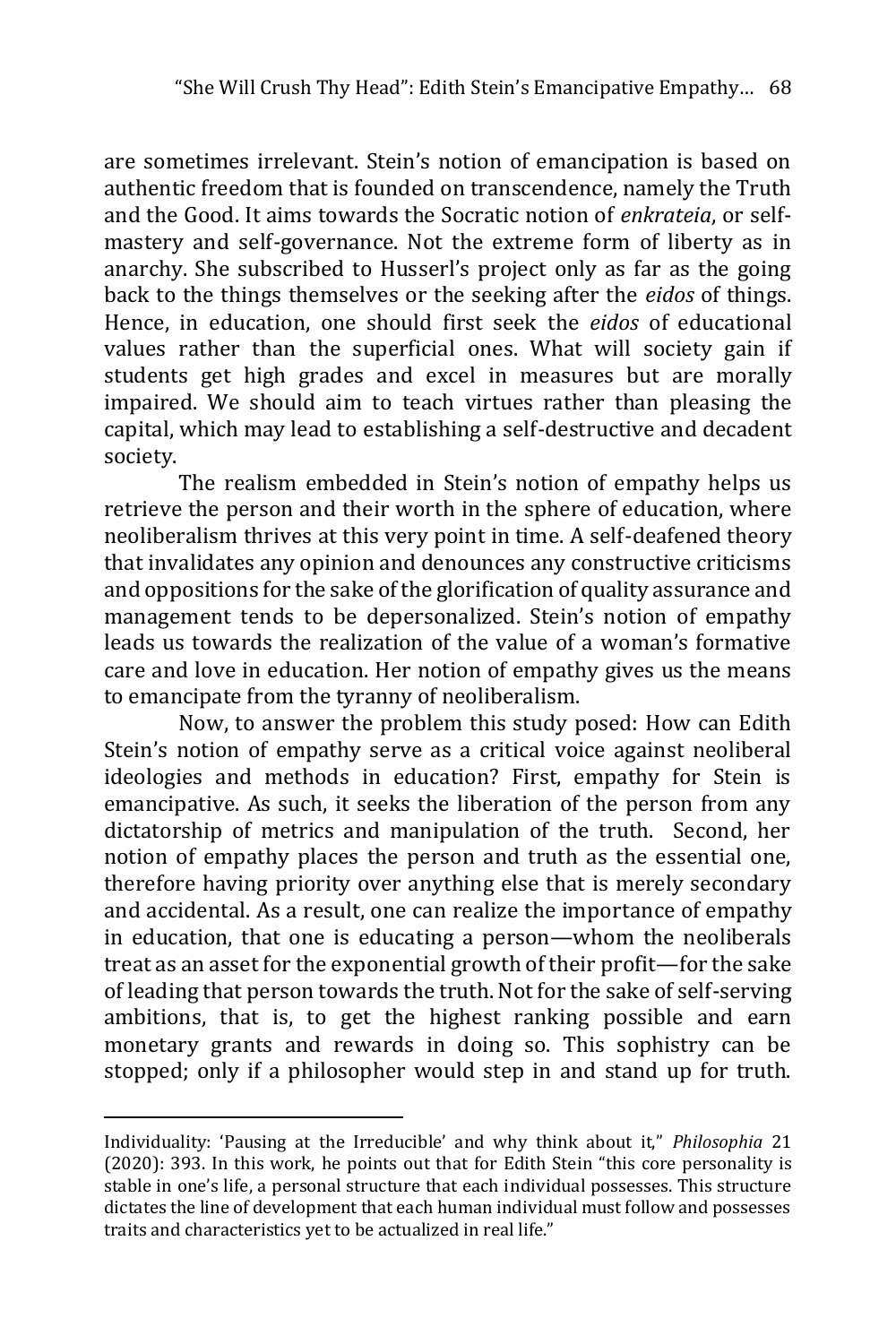Indeed, Stein—with her phenomenology of empathy fused together with her thoughts on education—being true to the vocation of a philosopher, crushes the head*<sup>54</sup>* of this serpent; incarnated in radical neoliberalism in education. Applying her principles, one can reject the arrogant and defiant neoliberal tendencies that reject the opposition and embrace receptivity that is open to truth and reality free from delusion.

## **References**

Boden, Sarah. *Edith Stein*. New York, U.S.A.: Continuum, 2003

Giroux, Henry A., *Higher Education After Neoliberalism*. Chicago, Illinois: Haymarket Books, 2014

- Layug, Jose Adriand Emmanuel. "St. Karol Wojtyla and St. Edith Stein on Human Individuality: 'Pausing at the Irreducible' and Why Think About It." Philosophia no. 21 (2020): 385-403. doi.org/10.46992/pijp.21.si.a.
- Levidow, Les. "Neoliberal Agendas for Higher Education" in *Neoliberalism: A Critical* Reader. Edited by Alfredo Saad-Filho and Deborah Johnston. London: Pluto Pres, 2005.
- McNerny, John. *Wealth of Persons: Economics with A Human Face*. U.S.A.: Wipf and Stock Publishers, 2016.
- Miranda O.P., Fr. Jesus Jay. "Caring, not conforming, is what schools need now." *The Manila Times*, April 18, 2021. https://www.manilatimes.net/2021/04/18/opinion/columni sts/caring-not-conforming- is what-schools-need-now/865077. \_\_\_\_\_\_\_. "Rethinking standardization in the university." *The Manila*

<sup>-</sup><sup>54</sup> Despite the rich thought of Edith Stein serving as one of the possible responses against the atrocities made by neoliberalism in education, there are also other philosophers worthy of exploring this perspective. Examples are Jacques Maritain's *Education at the Crossroads* and John Henry Newman's *Idea of a University*. The latter was encountered by Edith Stein. Boden reports: "In addition to her teaching duties, Stein was enlisted in several academic projects. She had begun translating Henry Cardinal Newman's *The Idea of a University*, but rather than finishing that, Fr Pryzwara asked her to translate a volume of Newman's diaries and papers. She completed the volume written between 1801 and Newman's conversion to Catholicism." Boden, *Edith Stein*, 8. A common denominator to them is that they—like Stein—are also known as *personalist philosophers*, this is because these philosophers emphasize the dignity and value of the *person.* Alasdair McIntyre's *God, Philosophy, and University* is also worthy of mentioning despite his difference in terms of philosophical method, intention, content, and presuppositions. These works too, can surely sever the head of the serpent.